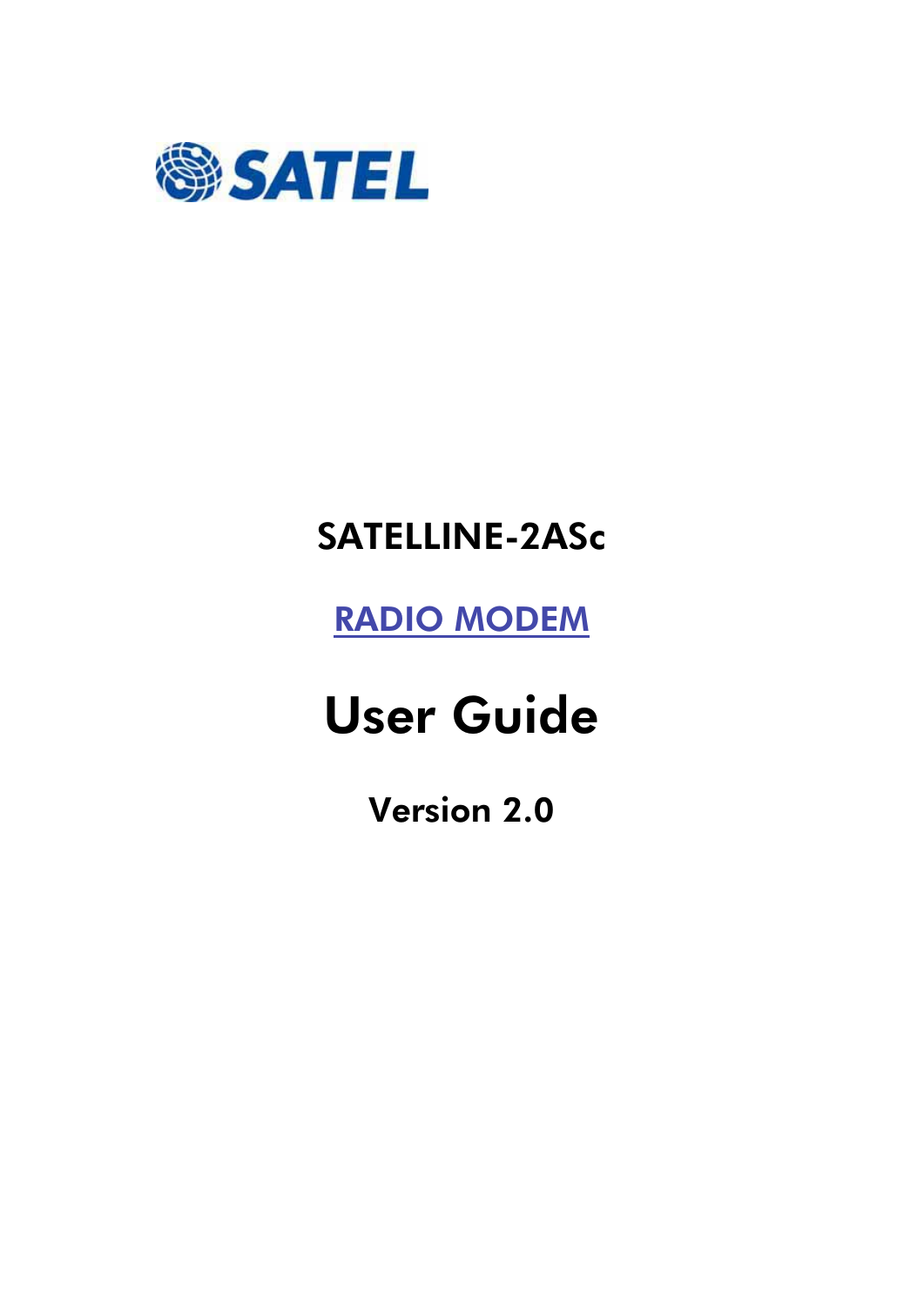# TABLE OF CONTENTS

# Page

| 4.1 FACTORS AFFECTING QUALITY AND DISTANCE OF THE RADIO CONNECTION  18 |  |
|------------------------------------------------------------------------|--|
|                                                                        |  |
|                                                                        |  |
|                                                                        |  |
|                                                                        |  |
|                                                                        |  |
|                                                                        |  |

Appendices

<sup>1.</sup> The timing diagram of RS-232 interface of SATELLINE-2ASc radio modems<br>2. SATELLINE-2ASc RSSI curve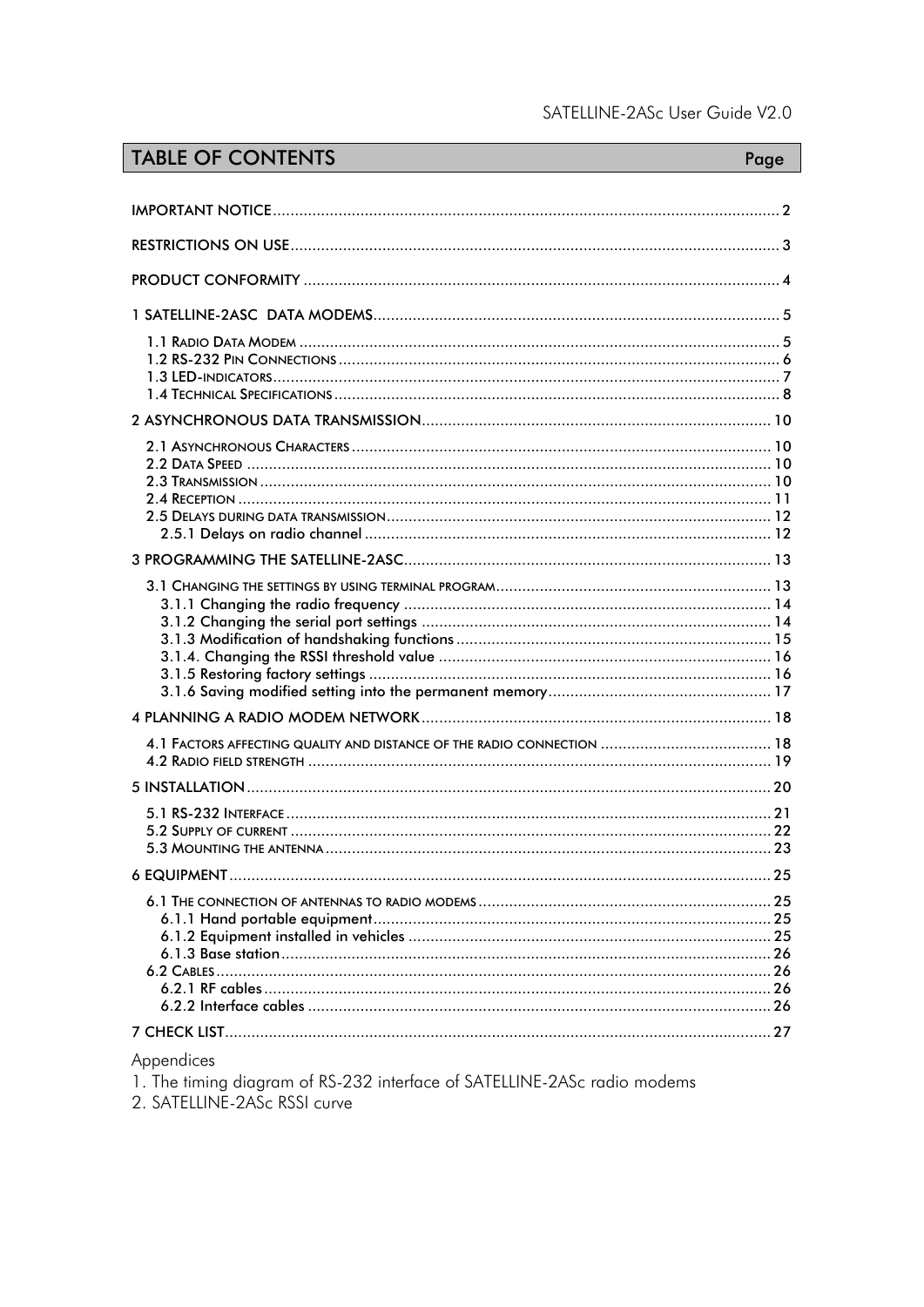# IMPORTANT NOTICE

All rights to this manual are owned solely by SATEL OY (referred to in this manual as SATEL). All rights reserved. The copying of this manual, without the written permission from the owner, of the rights by printing, copying, recording, or by any other means or the full or partial translation of the manual to any other language including all programming languages using any electrical, mechanical, magnetic, optical, manual or other methods or devices is forbidden.

SATEL reserves the right to change the technical specifications or functions of its products or to discontinue the manufacture of any of its products, or to discontinue the support of any of its products without any written announcement. Satel therefore its customers to ensure that the information at their disposal is valid.

SATEL software and programs are delivered "as is". The manufacturer does not grant any kind of warranty, including guarantees, on suitability and applicability to a certain application. Under no circumstances is the manufacturer or the developer of a program responsible for any possible damages caused by the use of a program. The names of the programs as well as all copyrights relating to the programs are the sole property of SATEL. Any transfer, licensing to a third party, leasing, renting, transportation, copying, editing, translating, modifying into another programming language or reverse engineering for any intent is forbidden without the written consent of SATEL.

SATEL PRODUCTS HAVE NOT BEEN DESIGNED, INTENDED NOR INSPECTED TO BE USED IN ANY LIFE SUPPORT RELATED DEVICE OR SYSTEM RELATED FUNCTION NOR AS A PART OF ANY OTHER CRITICAL SYSTEM AND ARE GRANTED NO FUNCTIONAL WARRANTY IF THEY ARE USED IN ANY OF THE APPLICATIONS MENTIONED.

Salo, FINLAND 2003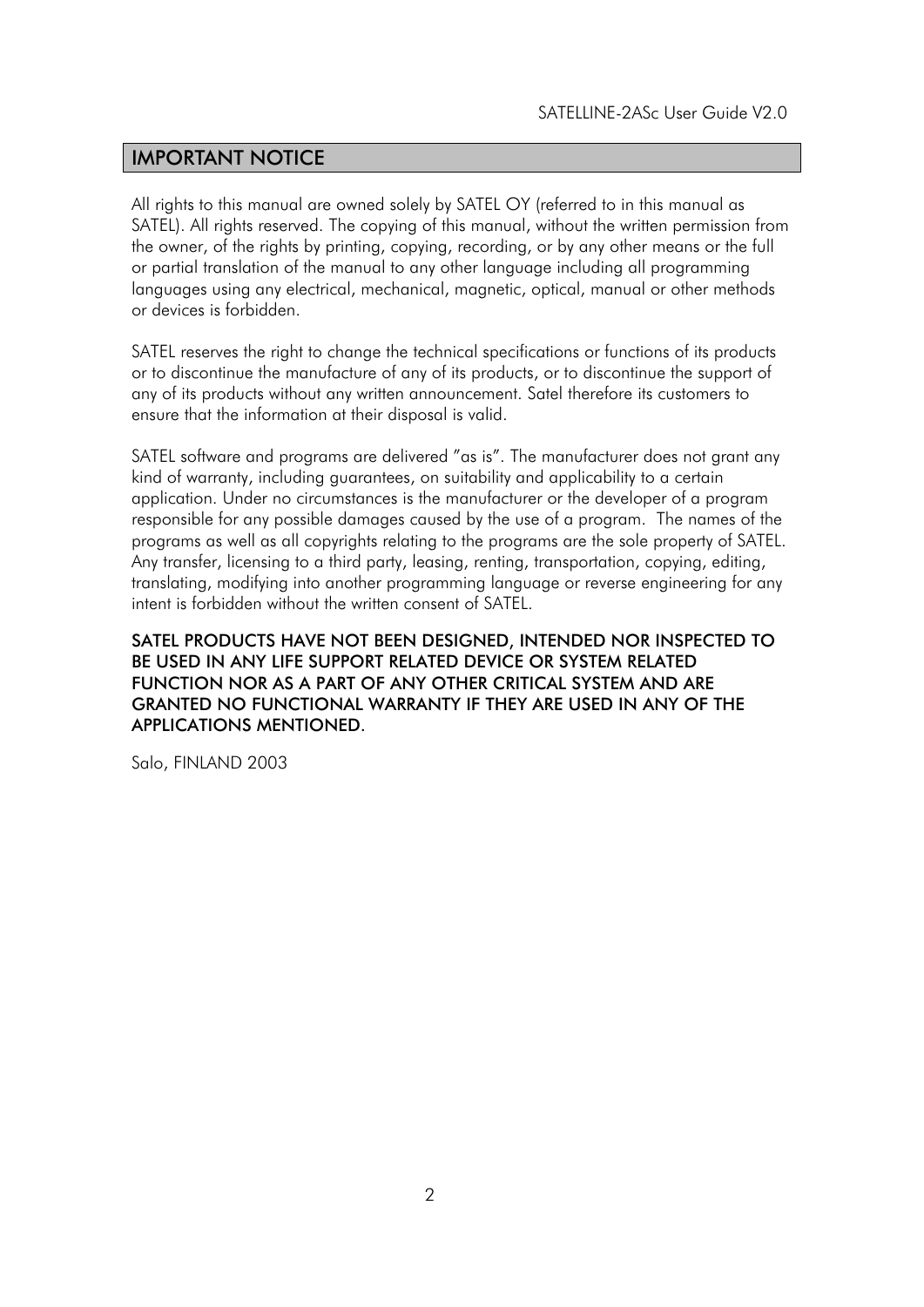# RESTRICTIONS ON USE

SATELLINE-2ASc radio modems have been designed to operate on frequency ranges, the exact use of which differs from one region and/or country to another. The user of a radio modem must take care that the said device is not operated without the permission of the local authorities on frequencies other than those specifically reserved and intended for use without a specific permit.

SATELLINE-2ASc is allowed to be used in the following countries, either on licence free channels or on channels where the operation requires a licence. More detailed information is available at the local frequency management authority.

Countries\*: AT, AU, BE, HR, DK, EE, FI, FR, DE, GR, HK, HU, IS, IE, IT, LV, LT, LU, NL, NO, PL, RO, SG, ES, SE, CH, TR and GB.

\* codes of the countries follow the ISO 3166-1-Alpha-2 standard.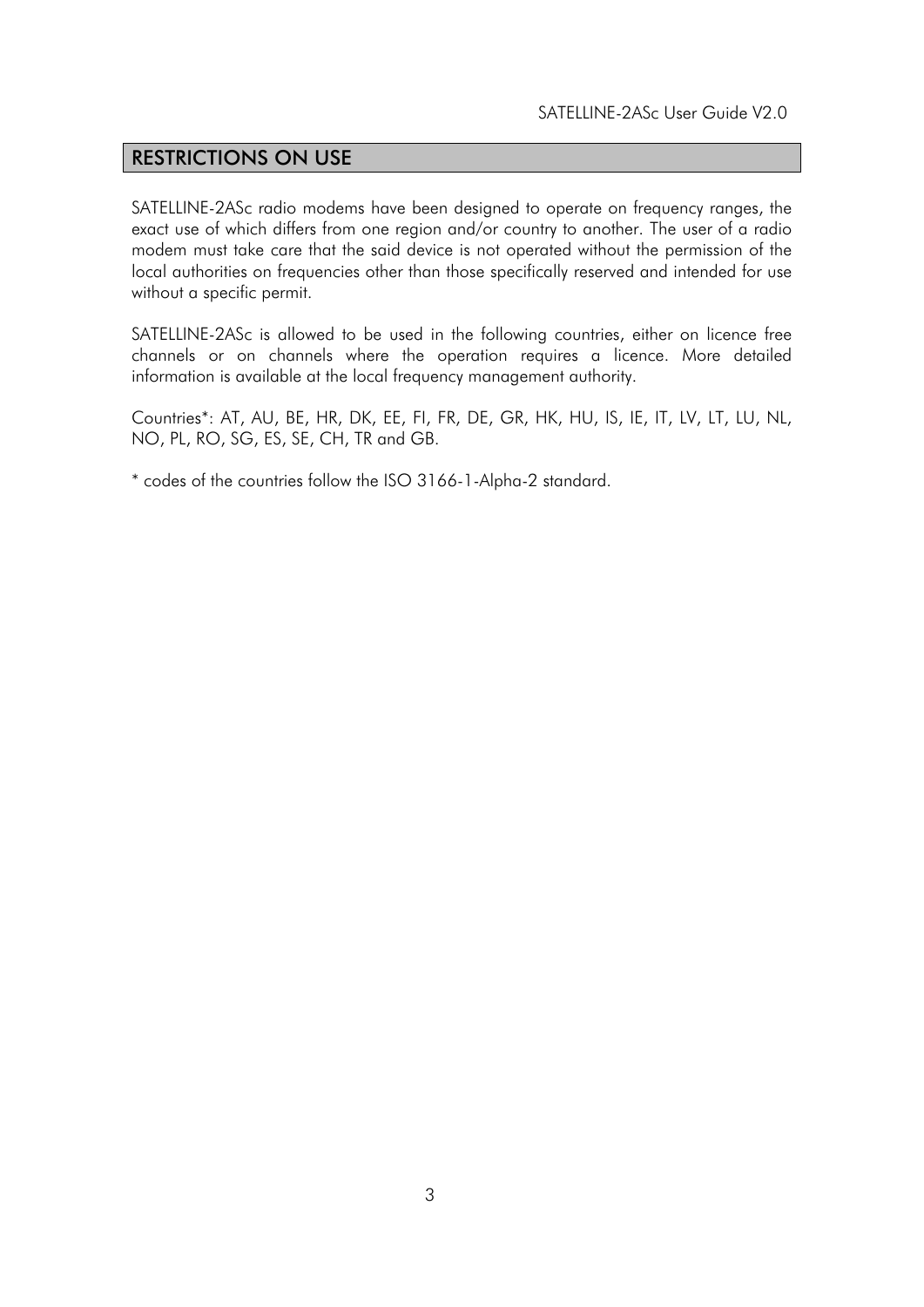#### PRODUCT CONFORMITY

Hereby, SATEL Oy, declares that this SATELLINE-2ASc radio modem is in compliance with the essential requirements and other relevant provisions of Directive 1999/5/EC. Therefore the equipment is labelled with the following CE-marking.

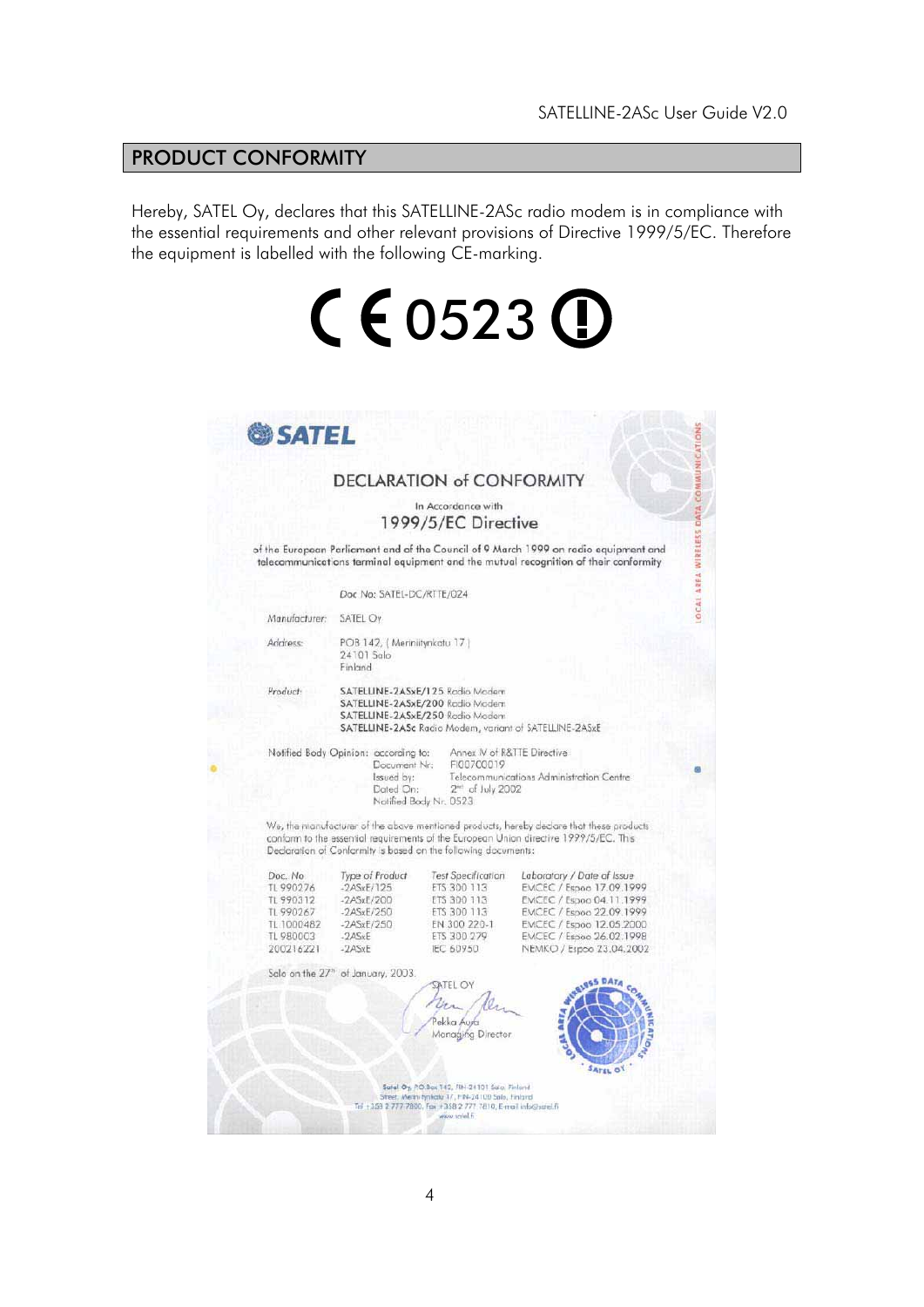# 1 SATELLINE-2ASc DATA MODEMS

This user guide is for SATELLINE-2ASc radio modems.

#### 1.1 Radio Data Modem



#### Fig. 1. SATELLINE-2ASc radio modem

The SATELLINE-2ASc radio data modem consists of a 450 MHz transceiver and a modem board, housed in a compact resistant aluminium enclosure. It has a RS-232 interface that allows easy connection to a variety of data networks.

The SATELLINE-2ASc transceiver board's function is based on the synthesised radio technique. The frequency stability is good and also permits channels to be configured.

Data transmission over a radio network is very similar to its cabled counterpart, the main difference being that with radio it is half duplex, and therefore timing delays must be considered when planning a system. In addition basic rules of radio system design related to antennas, cables, possible radio interference etc. must be followed.

Typical applications of radio modems are :

- Replacing a cable in situations where installation of such a cable is difficult, expensive or even impossible.
- Data transmissions between mobile or portable terminals
- Wireless alarm transmission
- Telemetry
- Remote control
- x Transferring text to displays
- For use with Global Positioning System (GPS)

By using SATELLINE-2ASc radio data modems it is easy to install both point-to-point or point-to-multipoint connections. With its transmit power level at 1 W distances from 2 to 40 km can be achieved depending on topographical conditions and antenna locations. Country specific laws of radio communication must always be followed and responsibility for this lies with the user.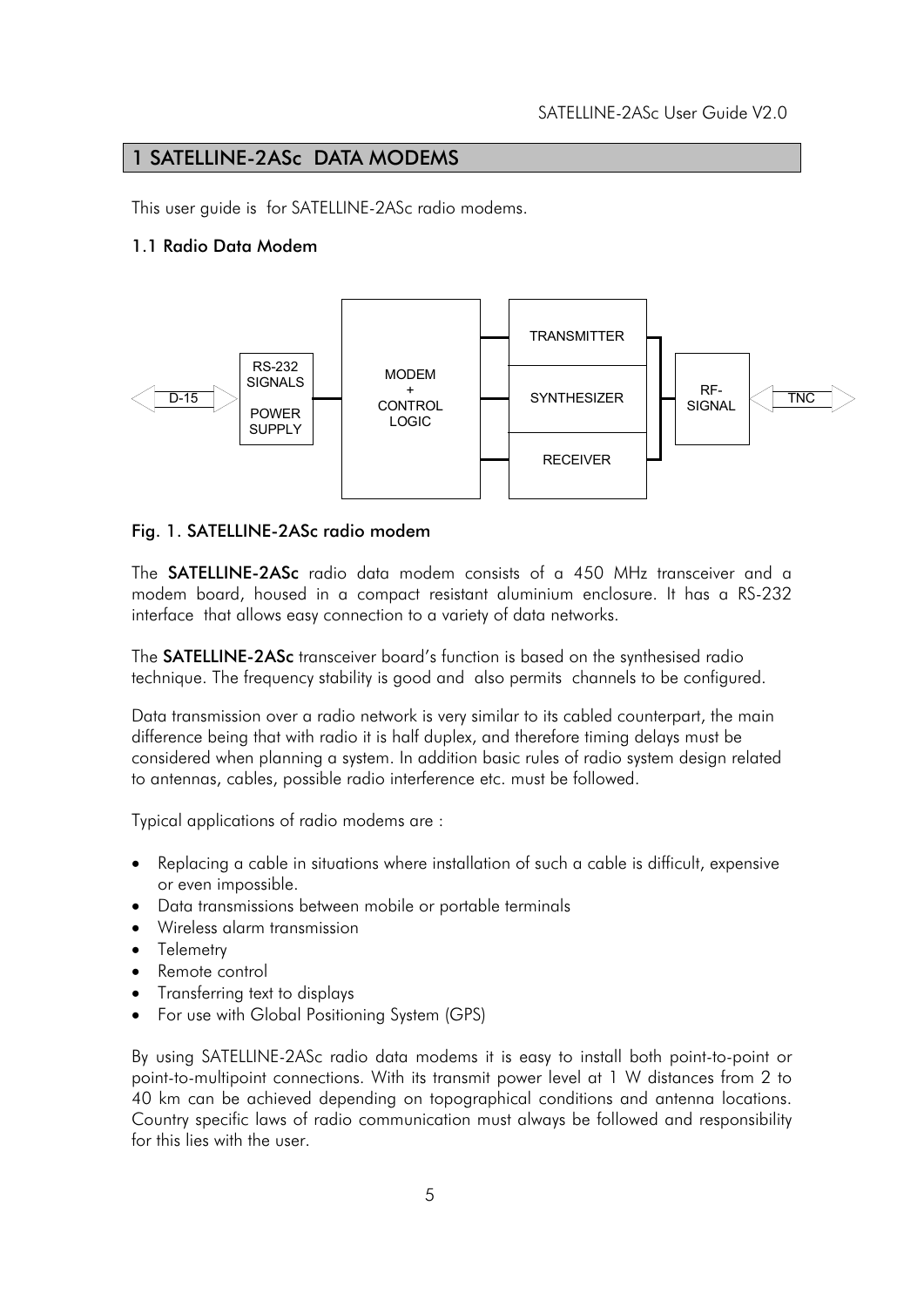## 1.2 RS-232 Pin Connections

| D-connector<br>Pin | Line        | <b>SD</b>                | Operation                                                                                                               |
|--------------------|-------------|--------------------------|-------------------------------------------------------------------------------------------------------------------------|
|                    | <b>DTR</b>  | IN                       | Data Terminal Ready, ON/OFF switch of the modem "0"<br>$(0 V12 V)$ , "1" $(+5 V+12 V)$                                  |
| $\overline{2}$     | CD          | OUT                      | Carrier Detect, indicates a signal or interference on the<br>radio channel exceeding the sensitivity level of the modem |
| 3                  |             | $\overline{\phantom{a}}$ | Reserved for future usage                                                                                               |
| $\overline{4}$     | NC          |                          | <b>NC</b>                                                                                                               |
| 5                  | <b>RSSI</b> | <b>OUT</b>               | Receiving signal strength indicator (starts approximately<br>from $0.5$ V and goes up to $5$ V)                         |
| 6                  | <b>CTS</b>  | <b>OUT</b>               | Clear to send, indicates when the radio modem is clear<br>to receive data via the RS-interface                          |
| 7,8                | <b>GND</b>  |                          | Power Ground, the negative pole of the operating voltage<br>and the signal ground                                       |
| 9                  | RD.         | OUT                      | Receive Data                                                                                                            |
| 10                 | <b>DSR</b>  | OUT                      | Data Set Ready, indicates that the radio modem is<br>switched ON                                                        |
| 11                 | <b>TD</b>   | IN                       | Transmit Data                                                                                                           |
| 12                 | <b>PROG</b> | IN                       | Data (NC) / Programming mode by connecting the<br>modem to the ground (GND)                                             |
| 13                 | <b>RTS</b>  | IN                       | Request to Send, gives radio modem a request to send,<br>starts the transmitter (answer by CTS line)                    |
| 14, 15             | VB          | IN                       | Supply Voltage positive pole $+9+30$ Vdc                                                                                |

SD = Signal direction from radio data modem

 $IN = Input$   $OUT = Output$   $NC = No$  Connection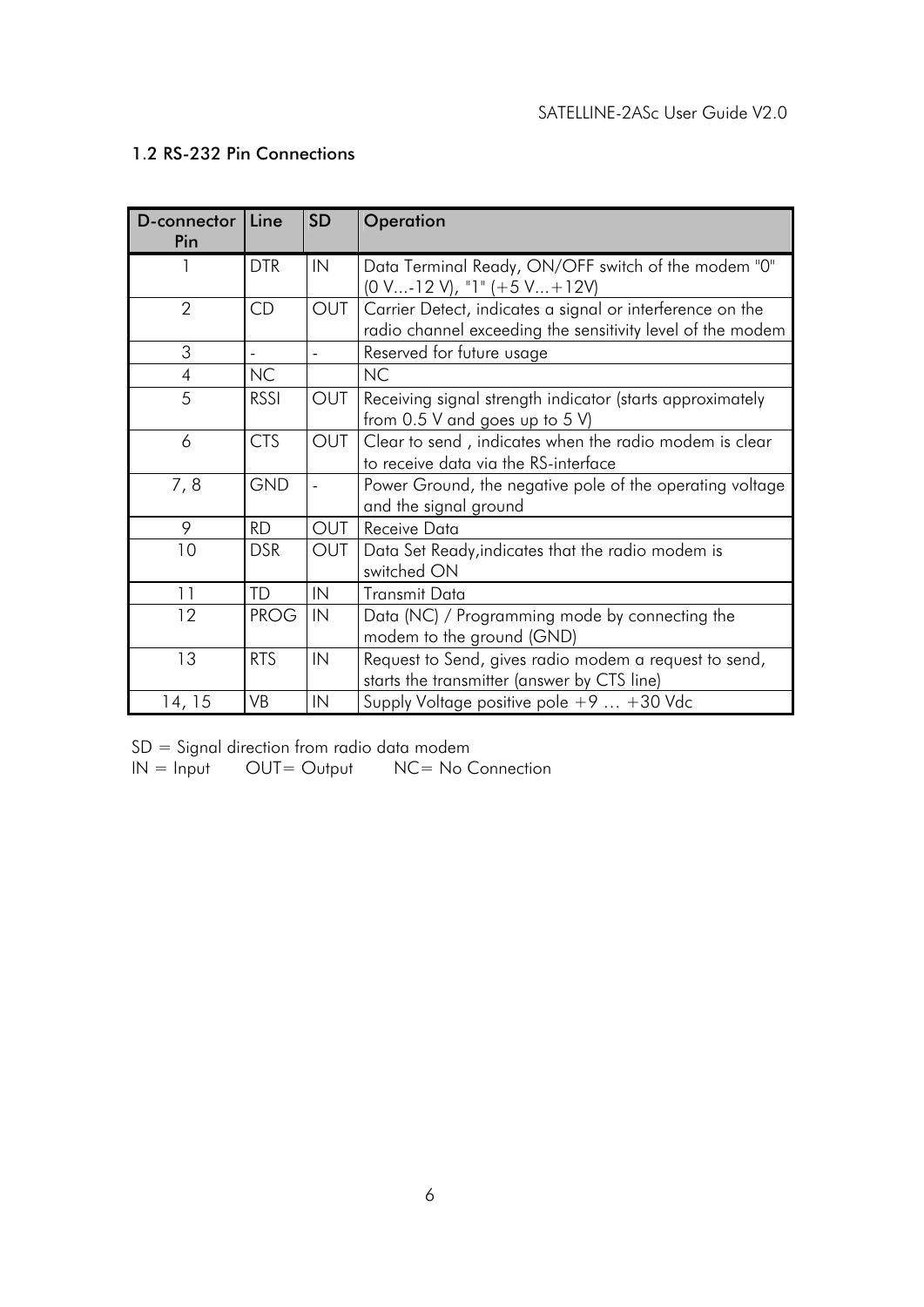# 1.3 LED-indicators

There are five (5) LED-indicators on the front panel of the radio modem, and they give an indication of the status of the serial port and the radio interface:

| LED        | Indication                                    | OFF       | Red                                  |
|------------|-----------------------------------------------|-----------|--------------------------------------|
| RTS        | RTS-line (D-connector pin 13) status          | Inactive  | Active                               |
| <b>CTS</b> | CTS-line (D-connector pin 6) status           | Inactive  | Active                               |
| l TD       | Radio modem is receiving data via serial port | No data   | Data                                 |
| <b>RD</b>  | Radio modem is sending data via serial port   | No data   | Data                                 |
| <b>CD</b>  | Radio (D-connector pin 2) status              | No signal | Data / noise on the radio<br>channel |

NOTE! SATELLINE-2ASc does not have a separate power LED. To verify that the modem is ON there are two options:

- if the RTS/CTS handshaking is OFF, the RTS LED can be used as a power LED by connecting the RTS pin (13) to the RTS pin of the terminal equipment (DTE).
- if the RTS/CTS handshaking is ON the only way to verify that the radio modem is ON is to activate RTS line, which starts also the transmitter or to check the CD LED while the radio modem receives a radio message.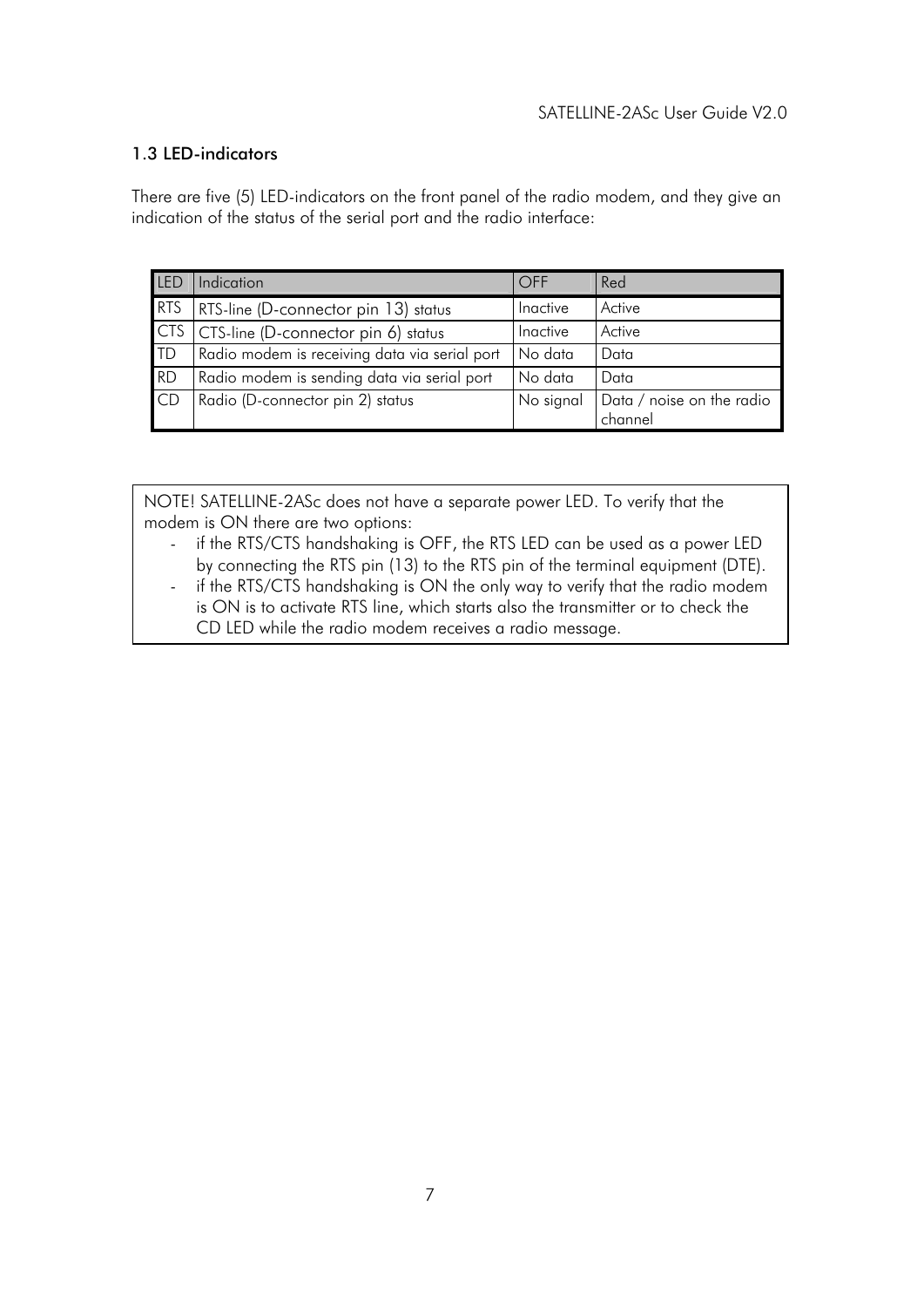#### 1.4 Technical Specifications

#### SATELLINE-2ASc

SATELLINE-2ASc complies with the following international standards: EN 300 220-1 (radio standard) and ETS 300 683 (EMC standard)

# TRANSCEIVER<br>Frequency Road

| Frequency Range<br>Channel Spacing<br>Number of Channels<br><b>Frequency Stability</b><br>Method of Modulation                        | 380470 MHz<br>25 kHz, 20 kHz<br>80, 100<br>$< \pm 1.5$ kHz<br><b>FSK</b>                                                            |
|---------------------------------------------------------------------------------------------------------------------------------------|-------------------------------------------------------------------------------------------------------------------------------------|
| <b>Transmitter</b><br><b>Carrier Power</b><br><b>Carrier Power Stability</b><br>Adjacent Channel Power<br>Spurious Radiations         | 10 mW  1 W (+30 dBm) / 50 $\Omega$ (factory set)<br>$+ 2 dB / - 3 dB$<br>$< 200$ nW<br>EN 300 220-1                                 |
| Receiver<br>Sensitivity<br>Co-channel rejection<br>Adjacent channel selectivity<br>Intermodulation attenuation<br>Spurious radiations | $-110 -115$ dBm (BER < 10 E-3) *Note<br>$>$ - 8 dB<br>$> 70$ dB<br>> 65 dB<br>$< 2$ nW                                              |
| <b>MODEM</b><br>Interface<br>Interface Connector<br>Data Speed on 25 kHz<br>Data Speed on 20 kHz<br>Modulating Signal<br>Data Formats | RS-232<br>D15 connector, female<br>300 - 4800 bit/s<br>300 - 2400 bit/s<br>Manchester-coded NRZ<br>Asynchronous data: 10 or 11 bits |

#### GENERAL

Installation plate 130 x 63 x 1 mm Weight 250 g Temperature Range  $-25$  °C... + 55 °C

Operating Voltage  $+ 9 ... + 30$  Vdc Current Consumption When DTR is "0": 0.05 VA When DTR is "1": Receiving: 2.5 VA Transmitting: 6.6 VA Antenna Connector TNC, 50 ohm, female Size H x W x D 137 x 67 x 29 mm

\*Note: Depending on data speed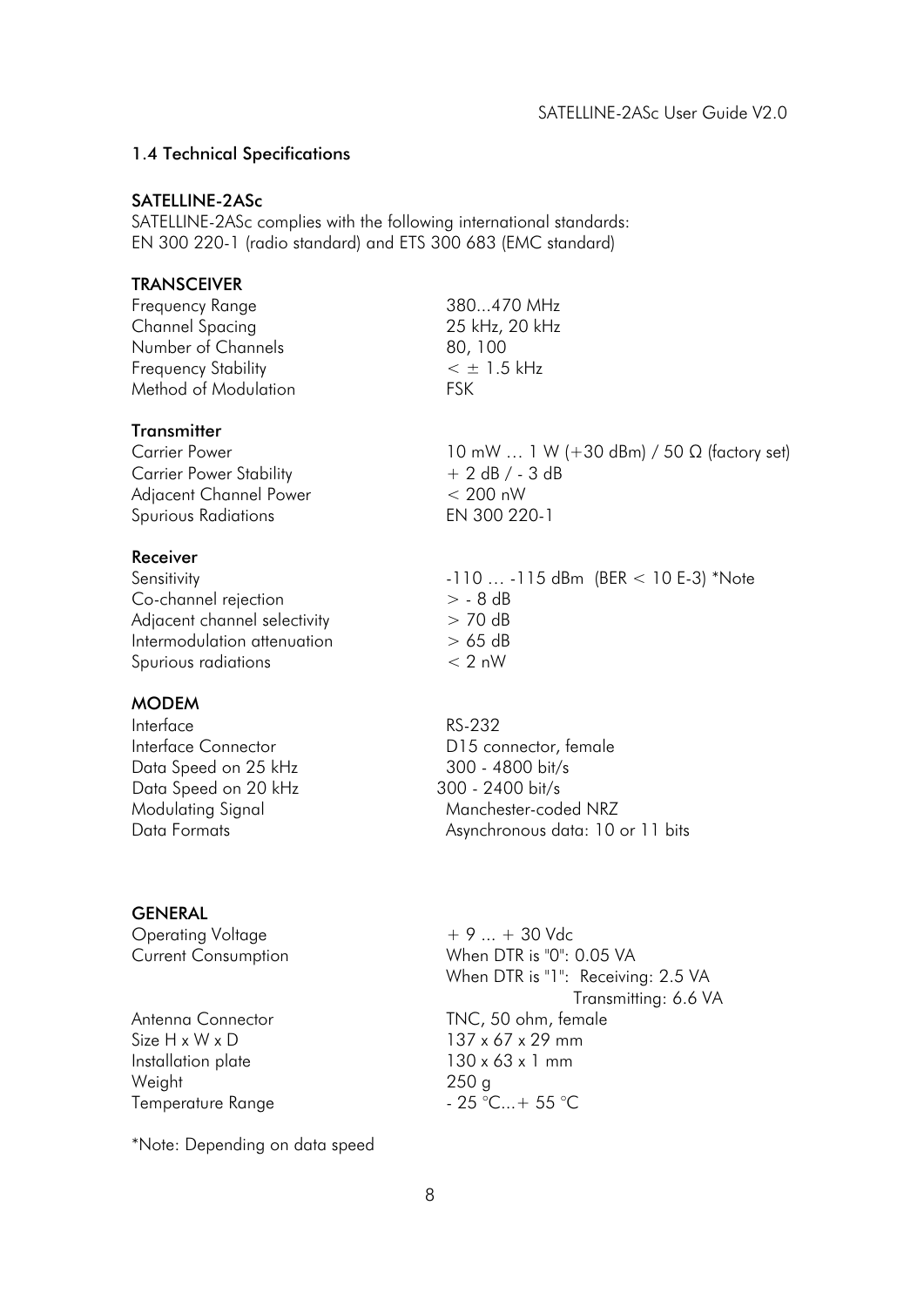Labelling information:

#### Ser.no. 03050001 Fc: 468.2000 MHz Init. Settings: 468.2000 MHz / 25 kHz **SATEL OY** Tel: +358-2-7777800, Fax: +358-2-7777810

- $\bullet$  Serial number (year + week + manufacture number)
- Frequency, center frequency, tuning range  $+/- 1$  MHz
- Initial settings: Frequency / channel spacing
- Manufacturer's contact information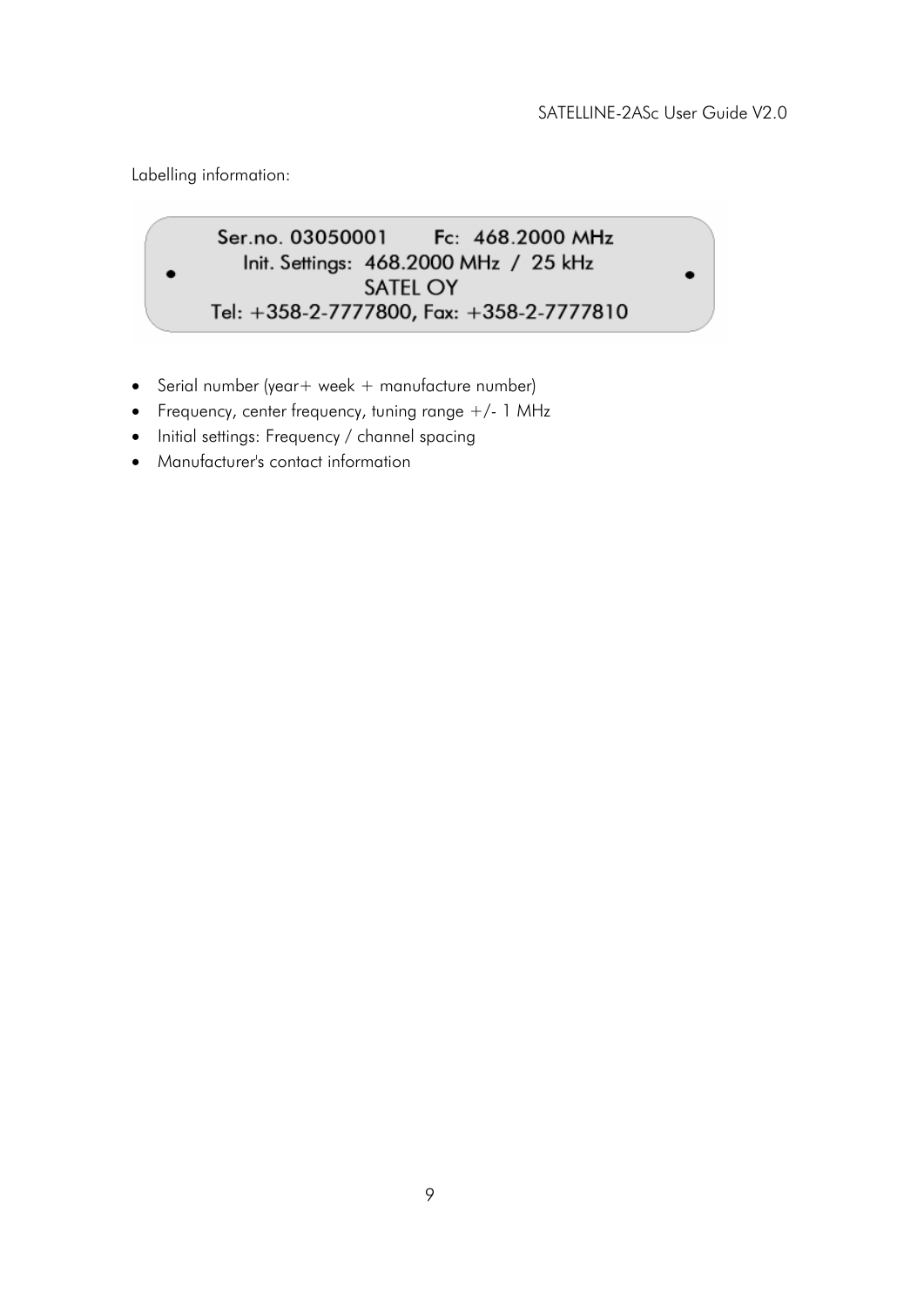#### 2 ASYNCHRONOUS DATA TRANSMISSION

#### 2.1 Asynchronous Characters

Data characters can be transmitted either in 10 or 11 bits, or in 8 or 9 bit data characters between the start and stop bits respectively.Characters are formatted in accordance with the ANSI standard asynchronous characters. The radio data modem transfers parity bits as such. Data settings can be changed in the programming mode by user. Please see chapter 3.

The composition of a character is shown below.



NOTE! The length of the character from the data terminal equipment must correspond to that of the radio modem.

#### 2.2 Data Speed

The data speed of the radio modem can be 300, 600, 1200, 2400 or 4800 bits/s. The data speed can be selected in the programming mode.

#### 2.3 Transmission

There are two different methods of initiating data transmission:

1 Data on TD line, no need to use handshaking

 2 Transmission based on a special RTS/CTS handshaking (SATELLINE-1AS / 2AS compatibility)

The first method is typically used – terminal device sends the data on the serial port TD line. The radio modem receives the data from TD line and starts the radio transmission. In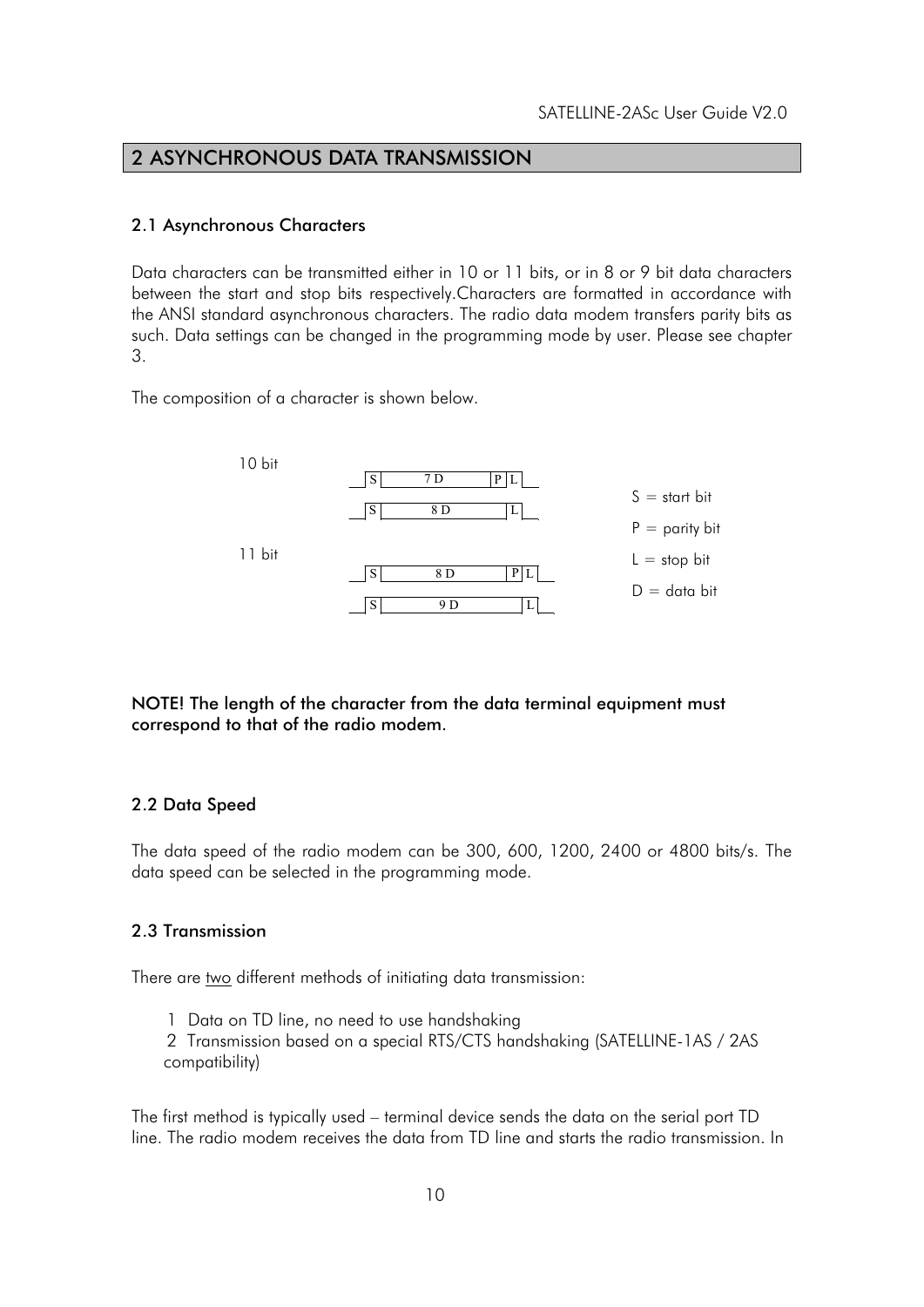this case the status of the RTS line is ignored. CTS indicates when the radio modem is ready to receive data from the terminal device (DTE).

The second method involves the use of a special RTS/CTS handshaking. It is used when replacing or expanding the existing systems built up with SATELLINE-1AS / 2AS radio modems which operate at 2400 or 4800 bps. In order to transmit, the RTS line must be first set ON by the terminal device. The radio modem responds by setting the CTS line ON. After that the terminal device sends the data on TD line. Finally, after the data the terminal device must set the RTS line OFF.

The radio modem does not buffer the data from the terminal device while it is receiving the data from the air i.e. the data on the serial interface must be half-duplex also.

#### 2.4 Reception

The radio modem is ready to receive data when the supply voltage is switched on and the DTR line is in the "ON" state. The reception is not possible while transmitting data, due to the half-duplex operation of the radio modem.

The radio modem receives data from the air and sends it on the RD line. In addition, the change in state of the CD line also allows the terminal equipment to detect if the radio channel is occupied.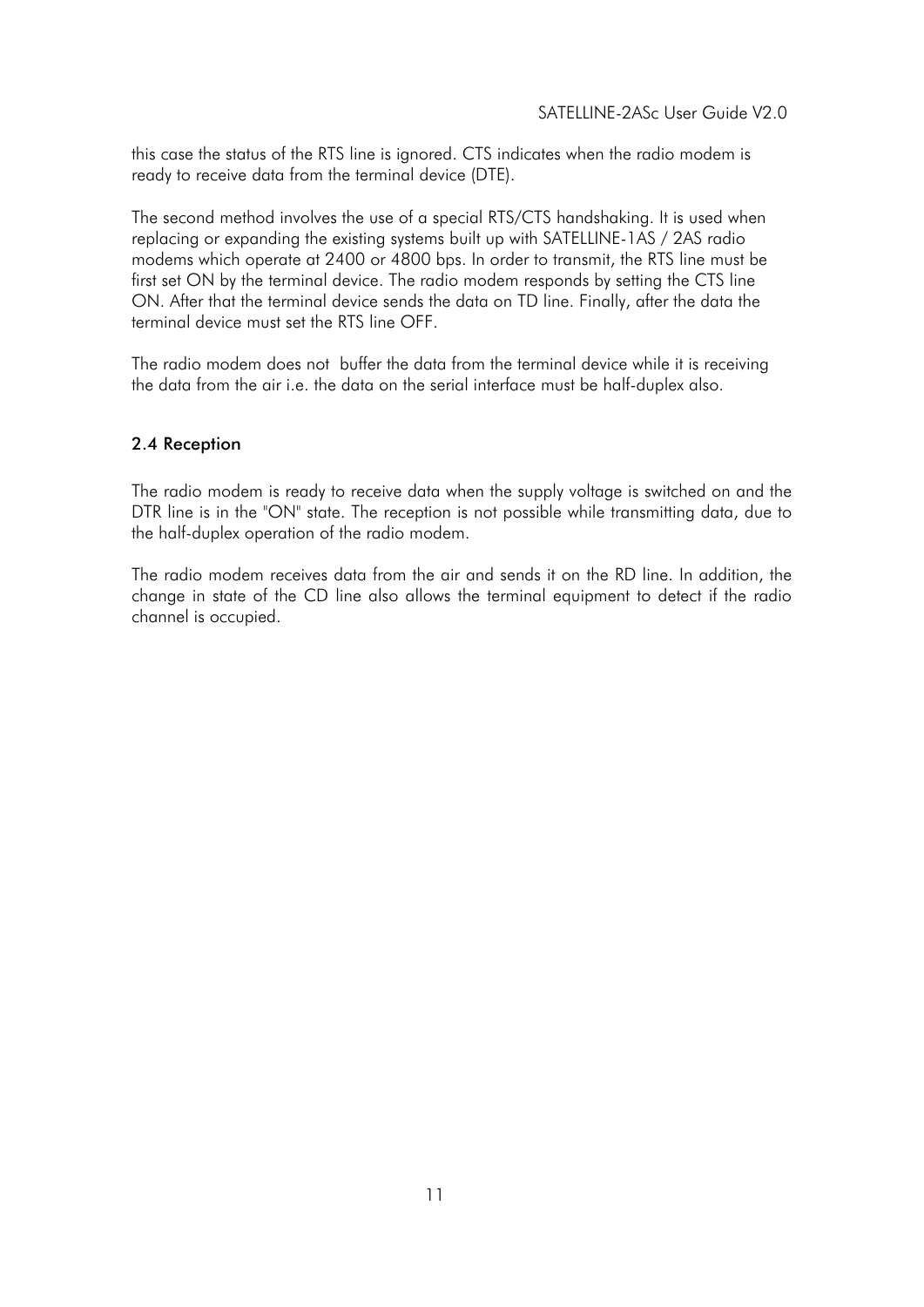#### 2.5 Delays during data transmission

Transmitting data over a radio link always adds delays which may affect to the timing of a system. These delays are:

| Wake-up time DTR OFF/ON       | 450 ms           |
|-------------------------------|------------------|
| RTS/CTS delay                 | 10 <sub>ms</sub> |
| RS-interface turn around time |                  |
| - RTS/CTS handshaking OFF     | $11 \text{ ms}$  |
| - RTS/CTS handshaking ON      | 23 <sub>ms</sub> |

#### 2.5.1 Delays on radio channel

Delay from the end of transmission to the end of reception on the serial interface:



| Number of bytes sent |  |  |  |
|----------------------|--|--|--|
|----------------------|--|--|--|

| <b>Bps</b> |    | $\sqrt{2}$<br>1 U | 100 | 500                          |
|------------|----|-------------------|-----|------------------------------|
| 2400       | 64 | U I               | 468 | $\cap$ 1 $\cap$ $\cap$<br>∠∪ |
| 4800       | 43 | $\circ$ .         | 246 | 080                          |

Delay are in milliseconds with 10 % margin.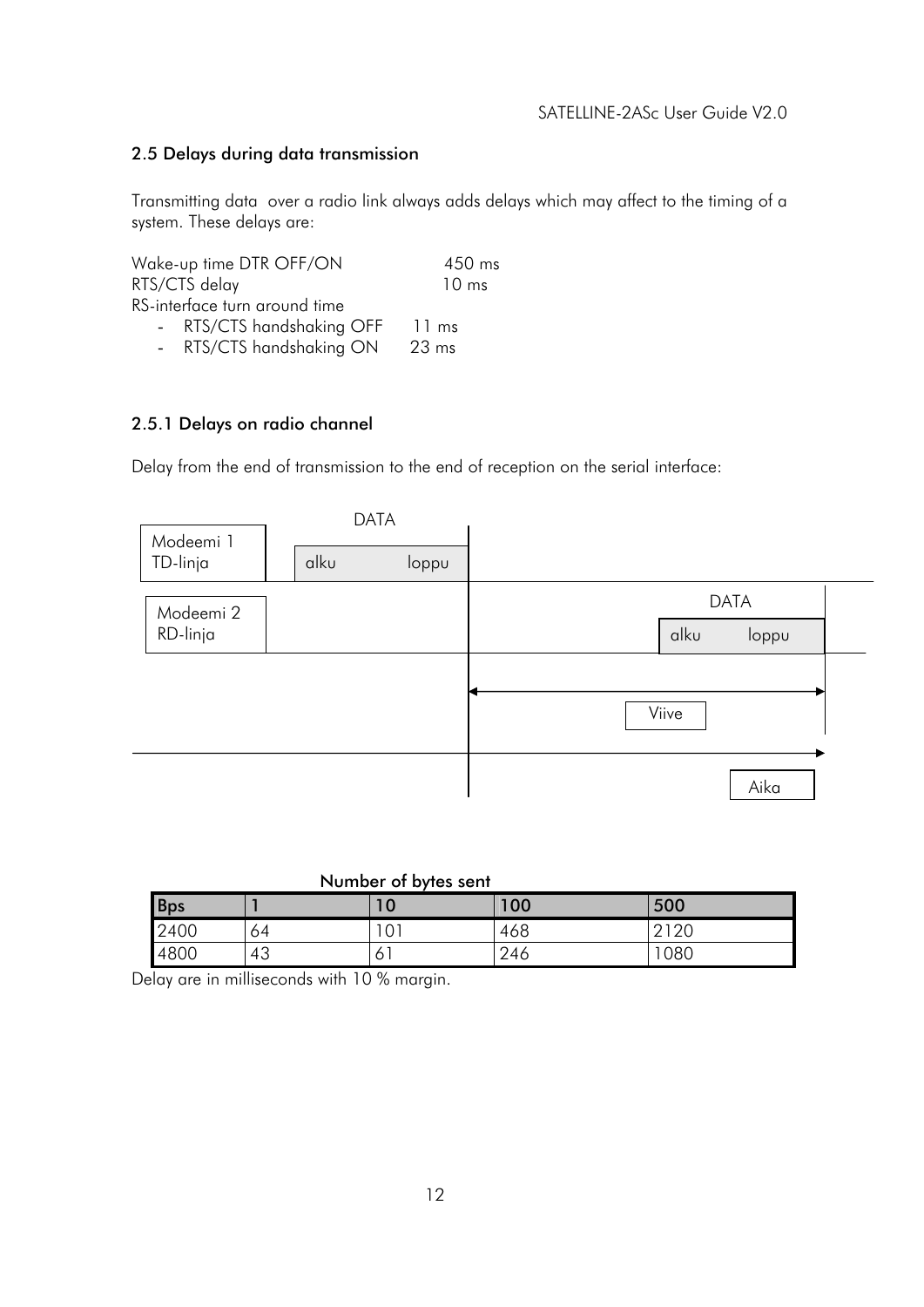# 3 PROGRAMMING THE SATELLINE-2ASc

The settings of the SATELLINE-2ASc radio modem can be changed easily. When pin 12 (PROG) is connected to ground (GND), the radio data modem enters the Programming Mode. This is easiest done by using ARS-1F interface adapter provided by SATEL Oy or your nearest distributor.

In the Programming Mode the settings of the serial port are always 9600 bps, N, 8, 1. In this mode the settings of SATELLINE-2ASc can be changed in the way described on the following pages.

#### 3.1 Changing the settings by using terminal program

Connect the radio data modem to a terminal or a PC running a suitable terminal program such as SaTerm. Check that the terminal settings are 9600 bps, 8, N, 1. Connect pin 12 (PROG) of the D-connector to ground (GND). The radio data modem sends a screen menu to the terminal:

```
-----------------------------------------------------------------------
-
                    ****** SATEL, SATELLINE - 2ASC *****
                                SW Version vx.yz 
                                                       -----------------------------------------------------------------------
-
Current settings 
----------------
   Max frequency 469.5000 MHz<br>Center frequency 468.5000 MHz
   Center frequency 468.5000 MHz<br>Min frequency 467.5000 MHz
   Min frequency 467.50<br>Channel spacing 25 kHz
   Channel spacing
1) Radio frequency 468.5000 MHz 
2) Serial port 4800 bps 10 bits 
3) RTS/CTS handshaking off 
4) RSSI threshold -115 dBm
F) Restore factory settings 
E) EXIT and save settings 
Q) QUIT without saving
```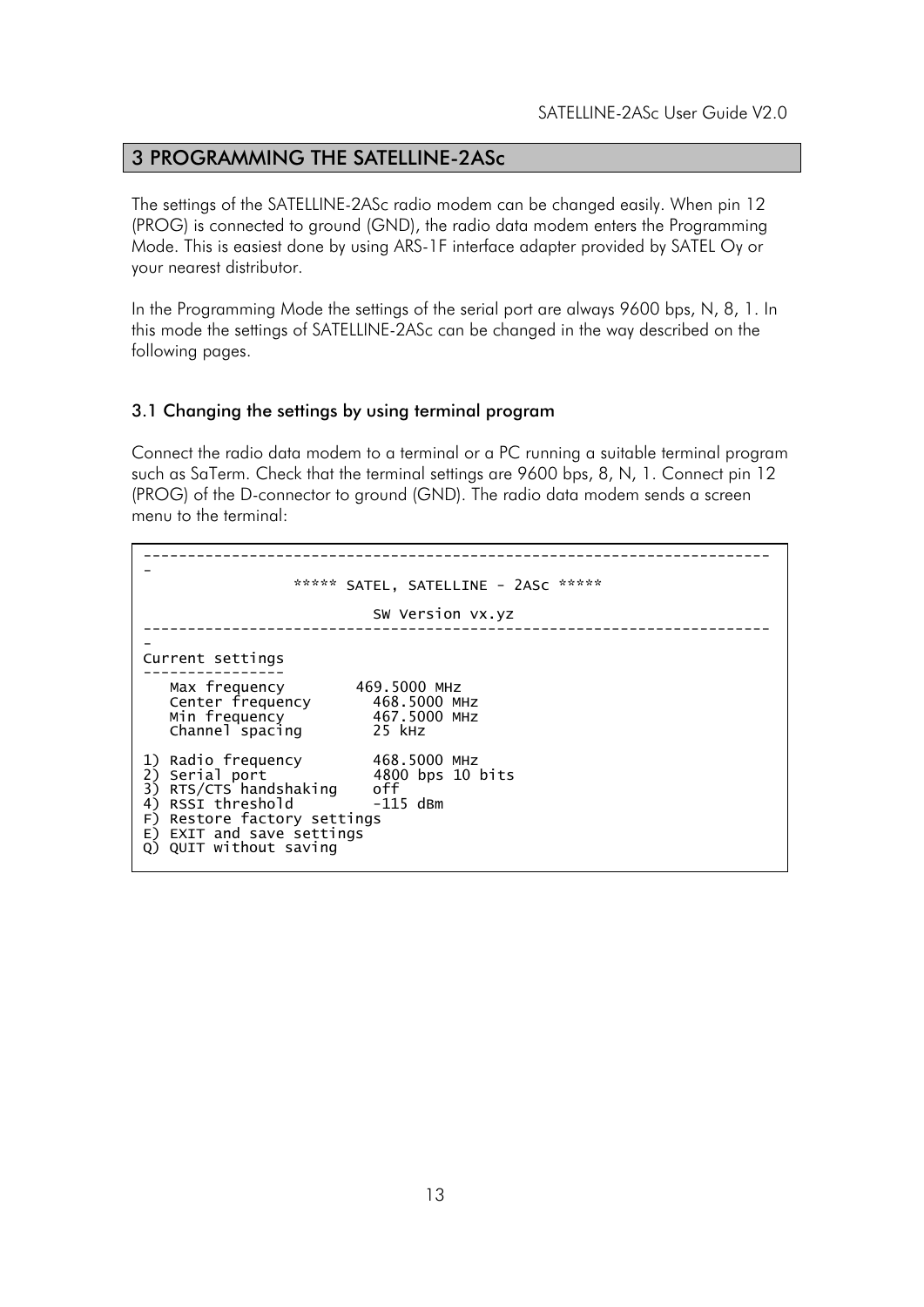#### 3.1.1 Changing the radio frequency

The radio channel of the modem can be set in menu "1". In the example below the frequency is changed (468.5000 MHz  $\rightarrow$  468.2000 MHz).

```
Enter selection > 1 
Radio frequency setup 
----------------
Enter new frequency or ESC to cancel: 468.2000
```
The selected frequency must be within the specified limits, normally  $\pm$  1 MHz from the center frequency. The channel is given as a numerical value.

NOTE!

Adjustment of the active radio channel of the radio modem to frequencies other than those allocated and / or allowed by local authorities is strictly forbidden. Use or intended use of forbidden frequencies may lead to prosecution and penalties. SATEL is not responsible for any illegal use practiced with any devices manufactured and / or sold by SATEL and is not liable to pay any damages or compensation caused by such illegal use.

#### 3.1.2 Changing the serial port settings

The serial port settings can be set in menu "2". In the following example the number of data bits (10  $\rightarrow$  11) is changed.

```
Enter selection > 2
```

```
Port setup 
----------------
  Data speed               4800 bps<br>Character length    10 bits
1) Character length
Enter selection or ESC to cancel > 1Data bits setup 
----------------
1) 10 bits 
2) 11 bits 
Enter selection or ESC to cancel > 2
```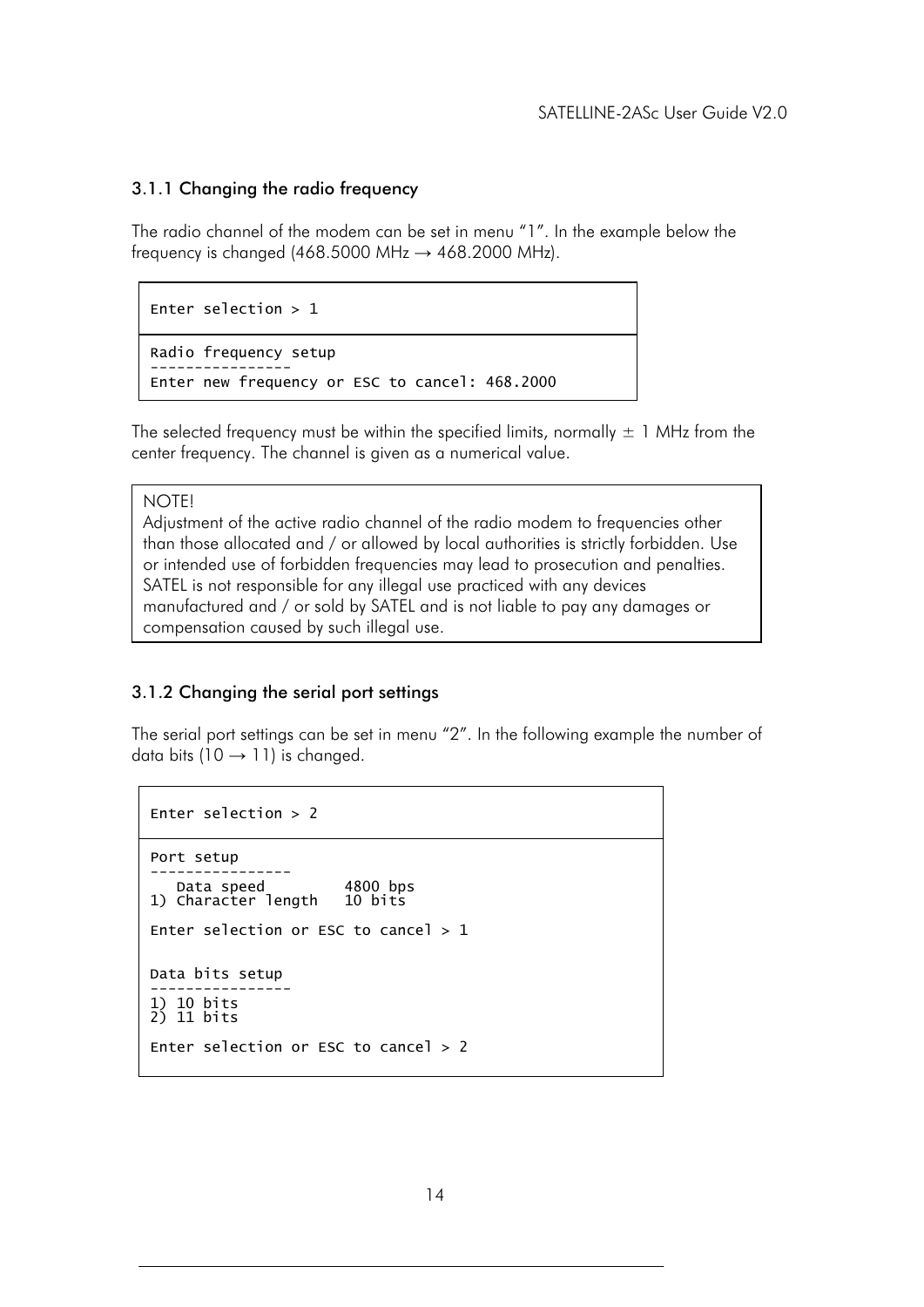Now the modification of the example has been performed and the value is displayed:

```
Port setup 
----------------
   Data speed 4800 bps<br>Character length 11 bits
1) Character length
Enter selection or ESC to cancel >
```
The settings of the serial port must be modified to correspond with the settings of the terminal device that is to be connected to the radio modem.

#### NOTE!

It should be noted that switching the radio modem into Programming Mode by connecting the PROG-pin (pin 12 of the D-connector) to ground (GND) will change the settings of the serial port to 9600, 8, N, 1 automatically irrespective of the serial port DATA-mode settings.

#### 3.1.3 Modification of handshaking functions

The handshaking function can be set on by selecting the option from menu "3". In the following example the handshaking is set on.

```
Enter selection > 3RTS/CTS handshaking setup 
----------------
1) On 
2) Off 
Enter selection or ESC to cancel > 1
```
Now the modification of example has been performed and the menu is displayed:

```
-----------------------------------------------------------------
-
                    ****** SATEL, SATELLINE - 2ASc *****
                               SW Version v0.00 
-----------------------------------------------------------------
-
Current settings 
---------------<br>Max frequency
                           469.2000 MHz<br>468.2000 MHz
   Center frequency 468.2000 MHz<br>Min frequency 467.2000 MHz
   Min frequency 467.20<br>Channel spacing 25 kHz
   Channel spacing
1) Radio frequency 468.2000 MHz<br>2) Serial port 4800 bps 11 bits
2) Serial port 4800 bps 11 bits 
3) RTS/CTS handshaking on 
4) RSSI threshold -115 dBm
F) Restore factory settings 
E) EXIT and save settings 
Q) QUIT without saving
```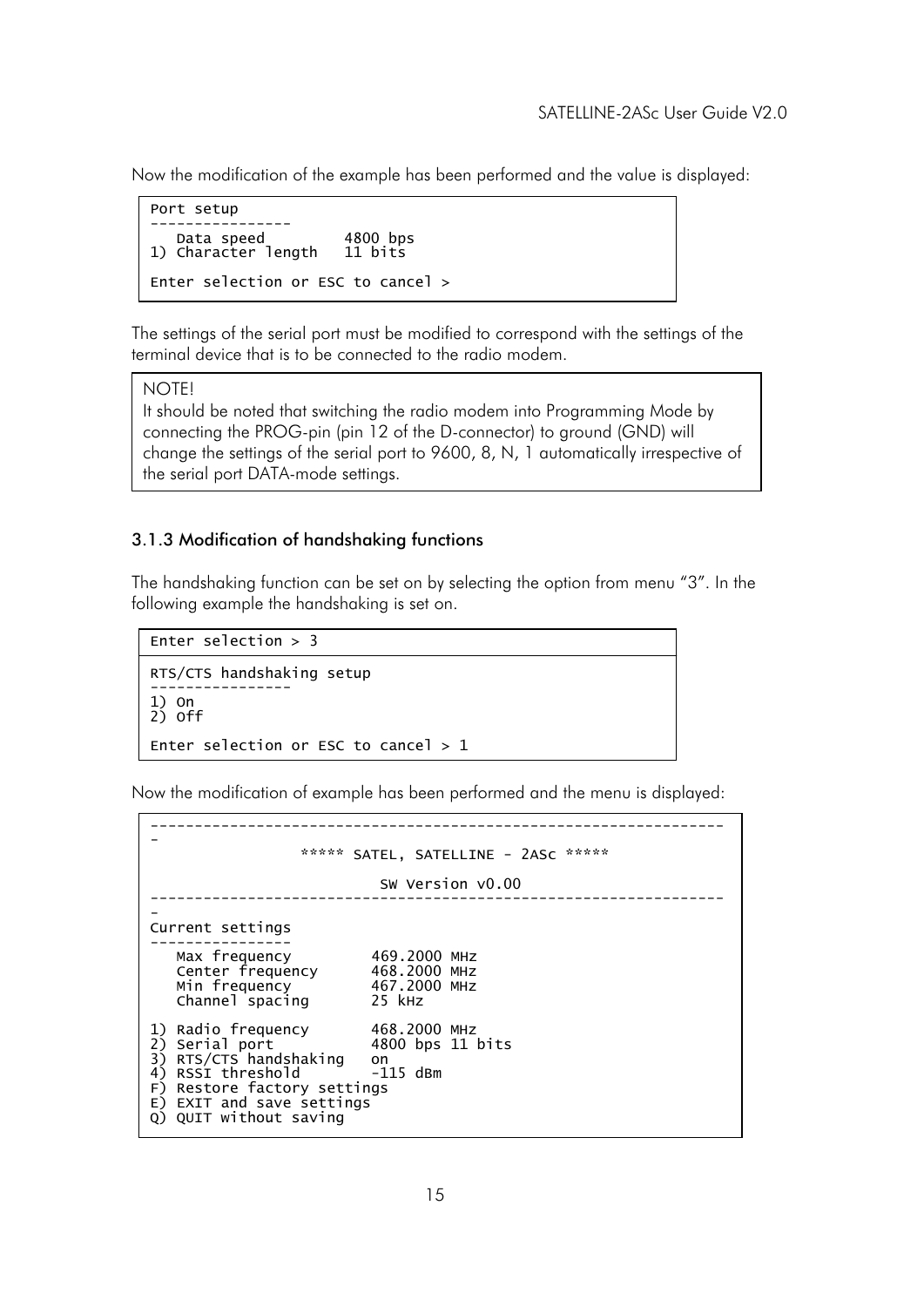#### 3.1.4. Changing the RSSI threshold value

The RSSI threshold value can be changed by selecting the main menu selection "4". In the following example the RSSI threshold value is set to be -110 dBm. The value can be choosed between -115 … -80 dBm.

```
RSSI threshold setup 
----------------
Enter new RSSI or ESC to cancel: -110
```
Now the modification of example has been performed and the menu is displayed:

```
-----------------------------------------------------------------
-
                      ****** SATEL, SATELLINE - 2ASc *****
                                   SW Version v0.00 
                                                       -----------------------------------------------------------------
-
Current settings 
----------------
   Max frequency 469.2000 MHz<br>Center frequency 468.2000 MHz
   Center frequency 468.2000 MHz<br>Min frequency 467.2000 MHz
   Min frequency 467.20<br>Channel spacing 25 kHz
   Channel spacing
1) Radio frequency 468.2000 MHz 
2) Serial port 4800 bps 11 bits 
3) RTS/CTS handshaking on 
4) RSSI threshold -110 dBm
F) Restore factory settings 
E) EXIT and save settings 
Q) QUIT without saving
```
#### 3.1.5 Restoring factory settings

Selecting main menu selection "F" can restore factory settings.

```
Enter selection > F 
Restore factory settings 
------------------------
   1) Yes
   2) Cancel
Enter selection or ESC to cancel>
```
Restoring is confirmed by pressing "1" (Yes) or cancelled by pressing "2" (Cancel). Also the pressing of ESC button at any point in the procedure will return the display to the previous (next higher) menu level without restoring factory settings.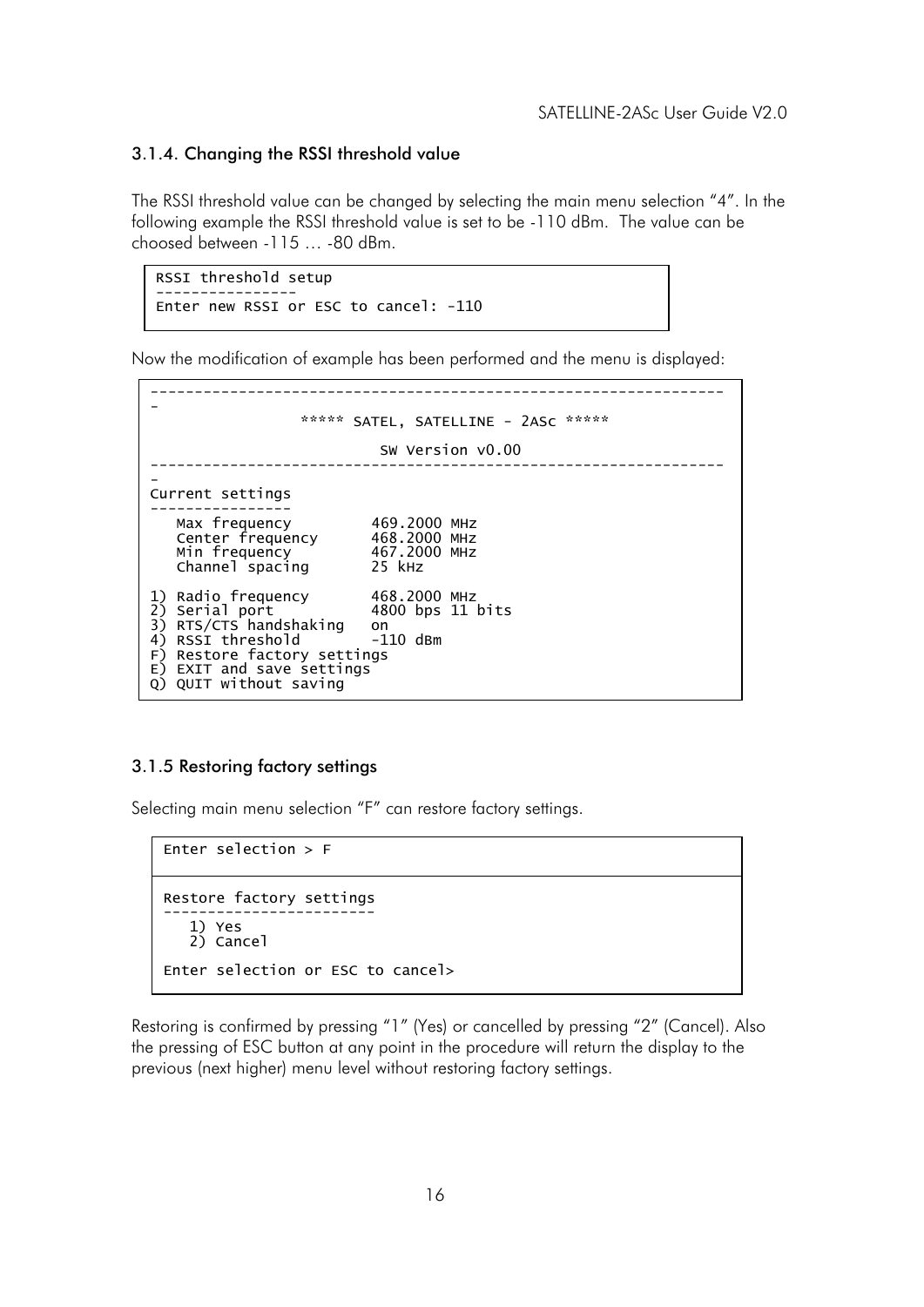# 3.1.6 Saving modified setting into the permanent memory

All modified settings must be saved into the permamnet non-volatile memory of the radio modem before switching out of the Programming Mode. Selecting the main menu selection "E" automatically saves the settings:

Enter selection > E

Configuration saved! Please turn off program mode switch!

## NOTE!

To switgh the radio modem back into Data Transfer Mode from the Programming Mode the PROG-pin of the D-connector (D-15 pin 12) must be disconnected from ground (GND).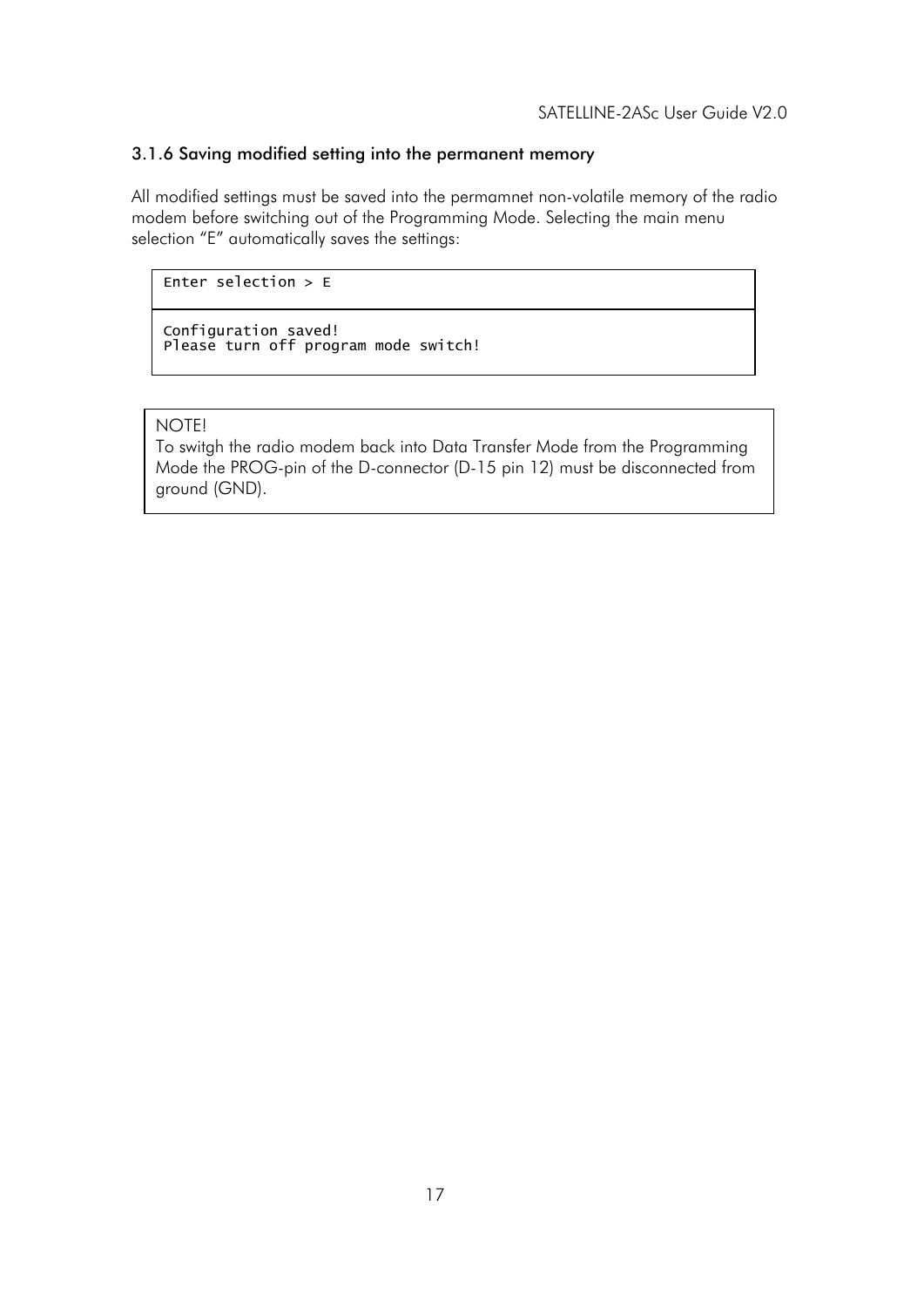# 4 PLANNING A RADIO MODEM NETWORK

#### 4.1 Factors affecting quality and distance of the radio connection

- power of radio transmitter
- sensitivity of radio receiver
- tolerance of spurious radiations of the radio modulating signal
- amplification of transmitting and receiving antennas
- antenna cable rejection
- height
- natural obstacles
- interference caused by other radio frequencies

The transmitter power of the base model of SATELLINE-2ASc is 1 W and sensitivity of receiver more than -115 dBm. Thus in a flat area and in free space with a 1/4 wave antenna (antenna amplification 1dBi) and an antenna height of 1 m, communications from 3 km to 4 km can be achieved. Distances may be considerably shorter in situations where there are metallic walls or other material inhibiting the propagation of radio waves.

Raising the height of the antennas can often solve problems caused by natural obstacles such as trees when used over long distances. A ten-fold increase in distance can be achieved with the use of amplifying antennas (however, local regulations regarding transmission power must be checked and adhered to). Frequent topographical variations over long distances may require that at least one of the antennas needs to be raised to a height of between 10 and 20 m.

Should the placement of the antenna at the base station be more than 10 m from the modem, it would be necessary to use a low loss cable (< 0.7 dB /10m ) in order not to impair the antenna amplification.

Should the base station antenna need to be placed near other radio transmitter antennas (eg. NMT, GSM etc.), an antenna filter should be added between the modem and the antenna.

The SATELLINE-2ASc radio data modem operates in the 450 MHz band where interference caused by human beings is quite low. Long distance interference need not to be taken into account even in special weather conditions.

The SATELLINE-2ASc eradicates normal levels of interference that occur. However, exceptionally high levels of interference can break through the safeguards and thus cause errors on transmission. In mobile vehicle applications the range of operation can be increased by dividing the transmitted data into smaller blocks (<100 characters) and by retransmitting defected blocks.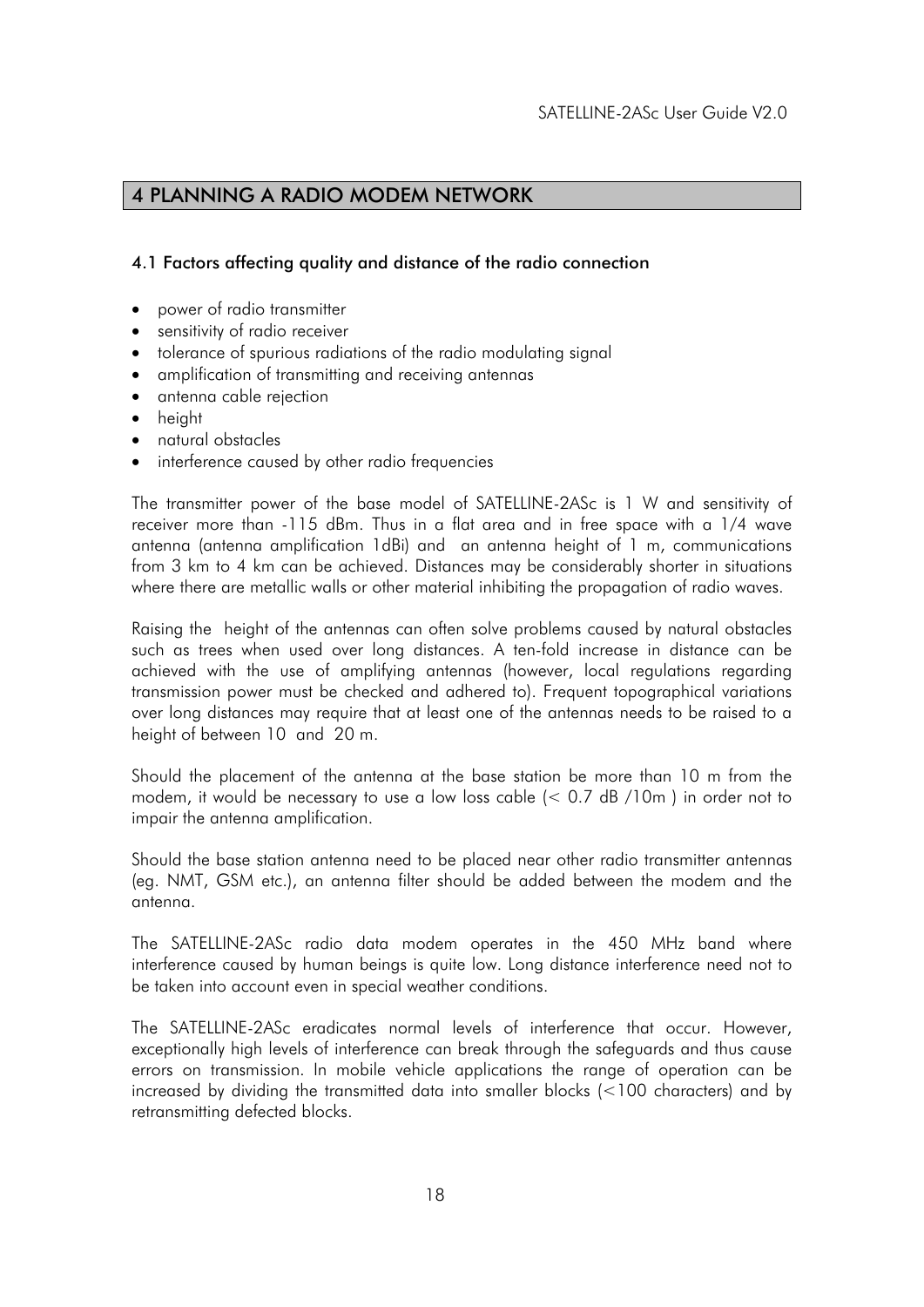#### SATELLINE-2ASc User Guide V2.0

A sufficient safety margin can be obtained by testing communications using an extra 6 dB attenuator at the antenna connection or with slightly less effective antennas than those to be used in the final system. SaTerm test program (available free from your distributor) can be used in the communications testing. If there is a need to measure RSSI signal during the SaTerm test transmission, a message long enough must be used.

#### 4.2 Radio field strength

A successful radio transmission depends essentially on the radio field. Where field strength is over a certain level the operational results are very good. Below this level, a few dB marginal areas may occur in which errors begin to be generated by noise and interference, which will eventually lead to loss of connection.

Whilst in an open space, the field strength is at its optimum level - although it will still be reduced by distance. It must also be remembered that one open space has different environmental and external factors to another and that the effects on transmission quality must be taken into account when planning the system.

Ground, ground contours and buildings cause attenuation (loss of energy through absorbtion) and reflections of radio waves. Buildings reflect radio waves and therefore the effects of attenuation are not as acute when transmission is over a short distance.

However, the reflected waves will suffer a loss in power once they travel over a certain distance, this means that they combine with the direct radio waves and interact in either weakening or strengthening the signal respectively. In reality attenuation can even occur at 40 dB which is very sharp and the effect on the 450 MHz frequency is about 35 cm difference.

Please note that the RSSI tolerance is  $+$  10 dB when using the RSSI signal of the modem to define the field strength. See appendices 3 and 4.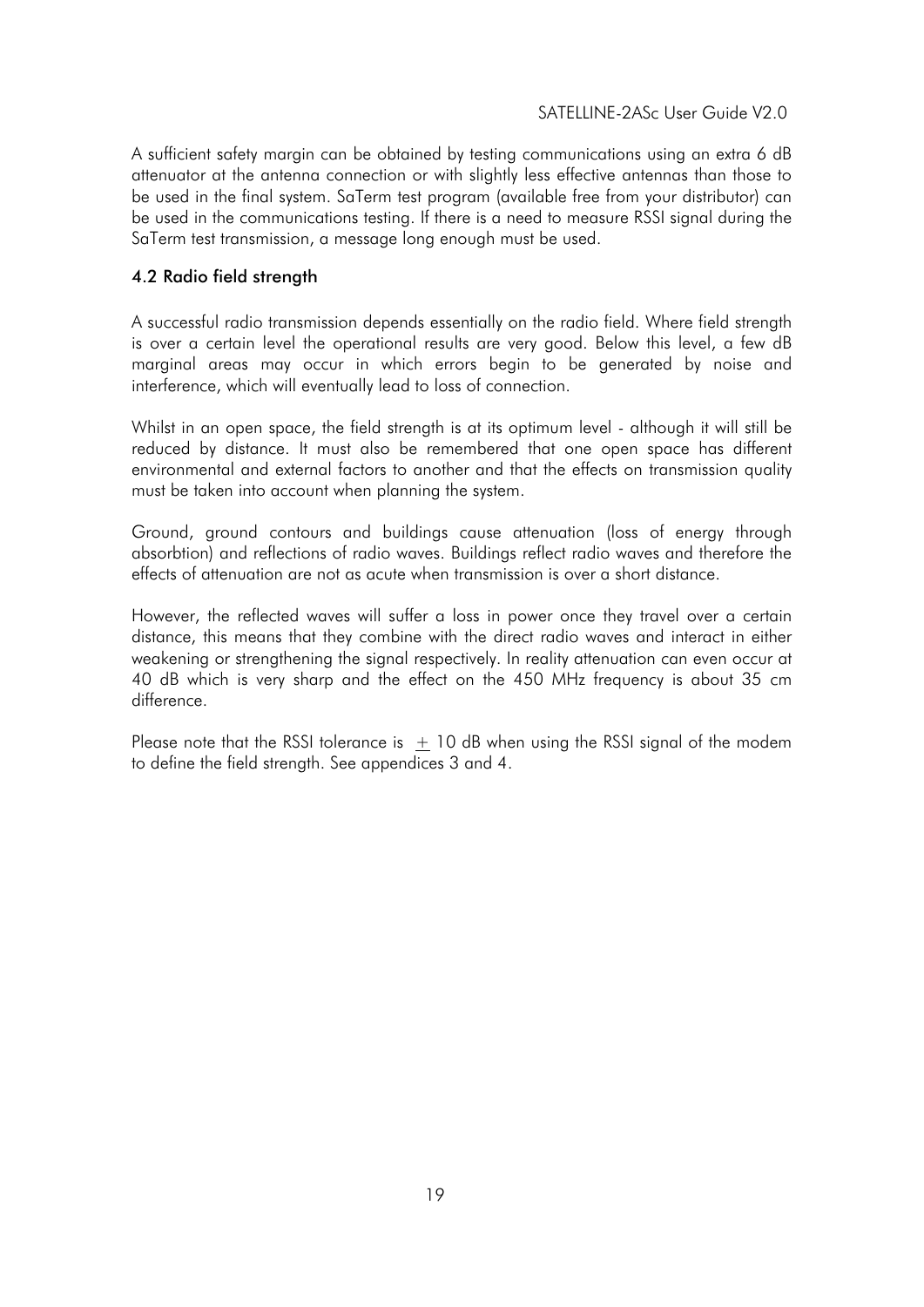# 5 INSTALLATION

The radio modem must be installed with the installation accessories supplied with the radio modem



NOTE ! When choosing the place of mounting, please check that water can not get inside the radio modem. It is not recommended that the radio modem should be mounted on a powerfully vibrating foundation. The attachment should be lessened with help of a resilient material.

The radio modem fulfils the technical specifications regarding temperature range -25 °C... $+55$  °C. The radio modem operates also outside this temperature range but does not necessarily fulfil all specified requirements.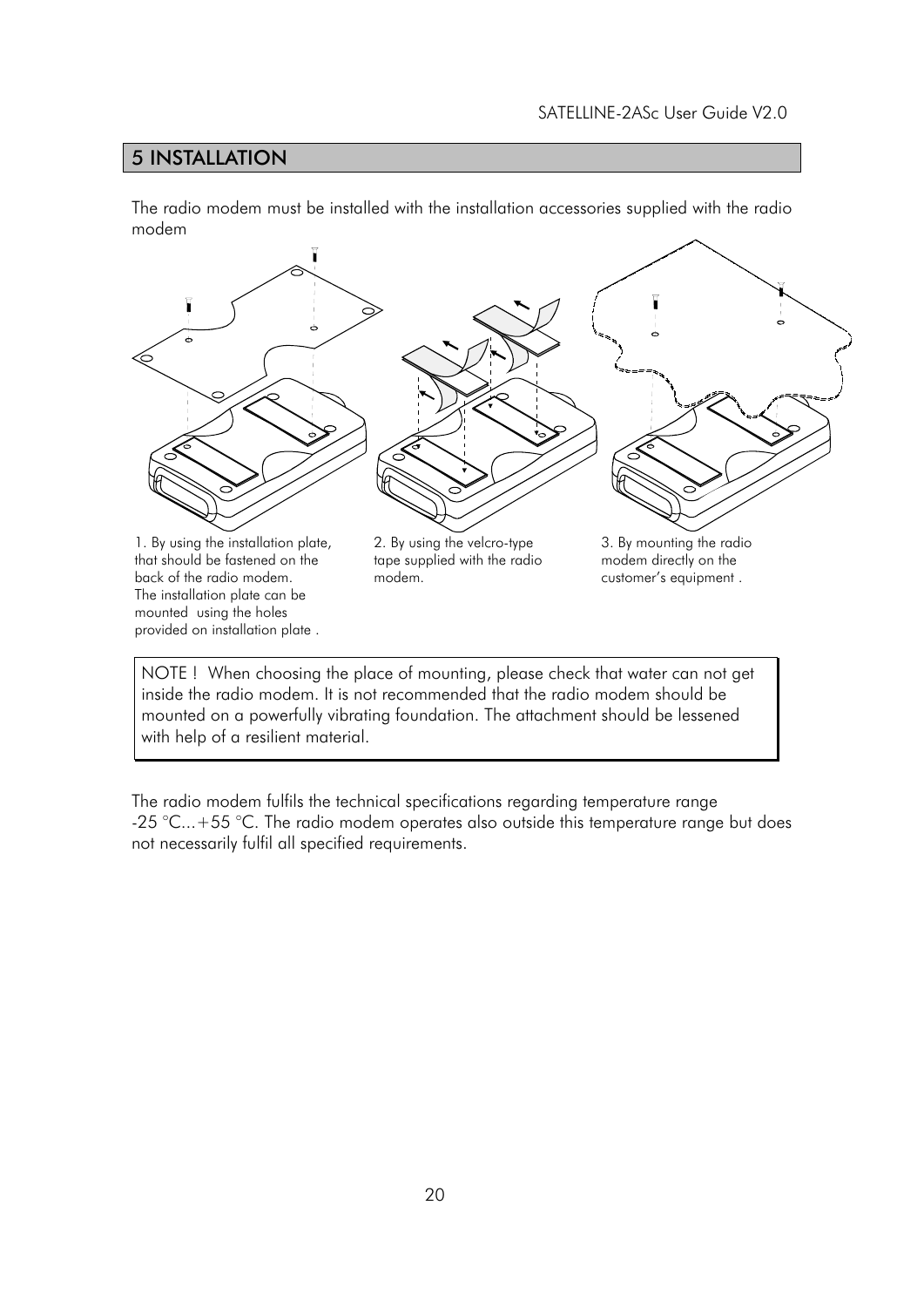#### 5.1 RS-232 Interface

The radio modem is connected to terminal via RS-232 interface. A typical connection where all handshaking lines are used is according to the figure below.



In some systems the radio modem is connected to another data transmission equipment (modem). The lines should in this case be connected across according to the picture below.

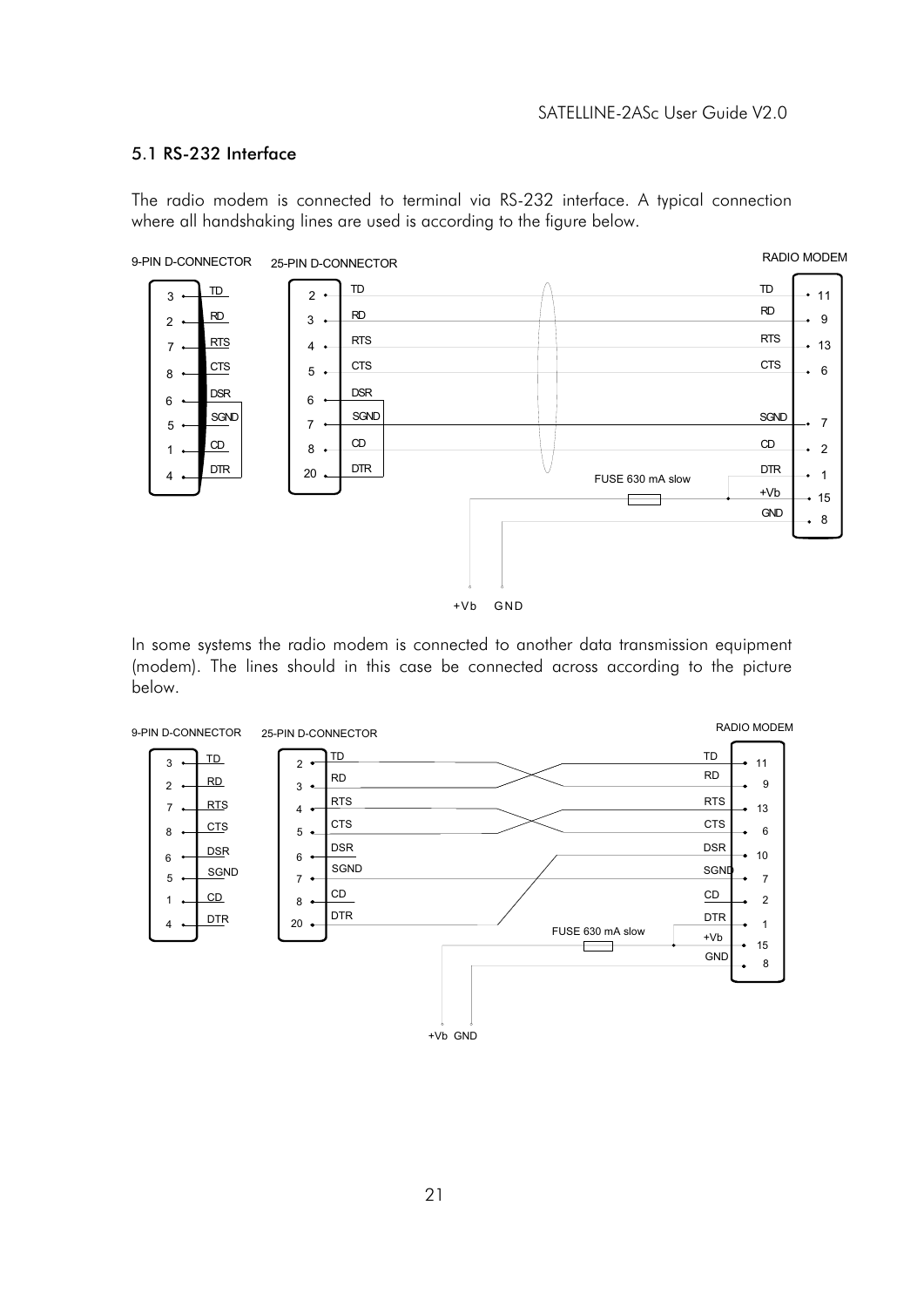## 5.2 Supply of current

The nominal voltage of SATELLINE-2ASc radio modems is  $+9$   $\ldots$   $+30$  Vdc. The positive pole of the operating voltage is connected to the pins 14 and 15 of the D15 connector and to the negative pole (GND) to the pins 7 and 8.

The DTR line in position "1" can be used as an ON/OFF switch. In this case the logical state "1"  $(+5...+12 \text{ V})$  corresponds to ON and "0"  $(0 \text{ V}...12 \text{ V})$  to OFF.

The current consumption of SATELLINE-2ASc is between 150 and 730 mA. In systems where models SATELLINE-1AS or -2AS are to be changed to models SATELLINE-2ASc, the current supply has to be checked.

Especially in portable applications the DTR line of the radio modem should be switched to position "0" when possible. In this situation the current consumption is approximately 3 mA (SATELLINE-2ASc). In mobile use, the radio modem is required to have a direct connection to the main vehicle battery in order to avoid additional interference.

# NOTE POWER SUPPLY I

Even if the nominal output current of the power supply does not exceed the limit it may become temporarily be unstable as the current consumption changes e.g. when the power amplifier is started. Commercially produced power supplies are usually supplied with the capability of handling over capacity situations to meet peak demands, this feature may not be present in self-build units and therefore may affect the performance of the modems.

Even if the nominal output current is considerably higher than the current consumption of the radio modem, the voltage varies according to the changes of the current consumption of the radio modem. This weakens the function of the radio modem or prohibits it totally.

Supply current should be controlled in situations where the distance is short, or the radio field strength is sufficient but the connection fails or the number of faulty packets is big. Quick changes in voltage can not be measured with a multimeter as they may only last 0.5 ms. Therefore possible situations with under voltage should be surveyed with an oscilloscope. To ensure a reliable operation of the radio modem the acceptable variation is below 1 V from the stable level and continuous oscillation below 50 mV.

#### NOTE! Whenever connecting RS-232 interface cables to equipment, the power of the equipment MUST FIRST BE SWITCHED OFF.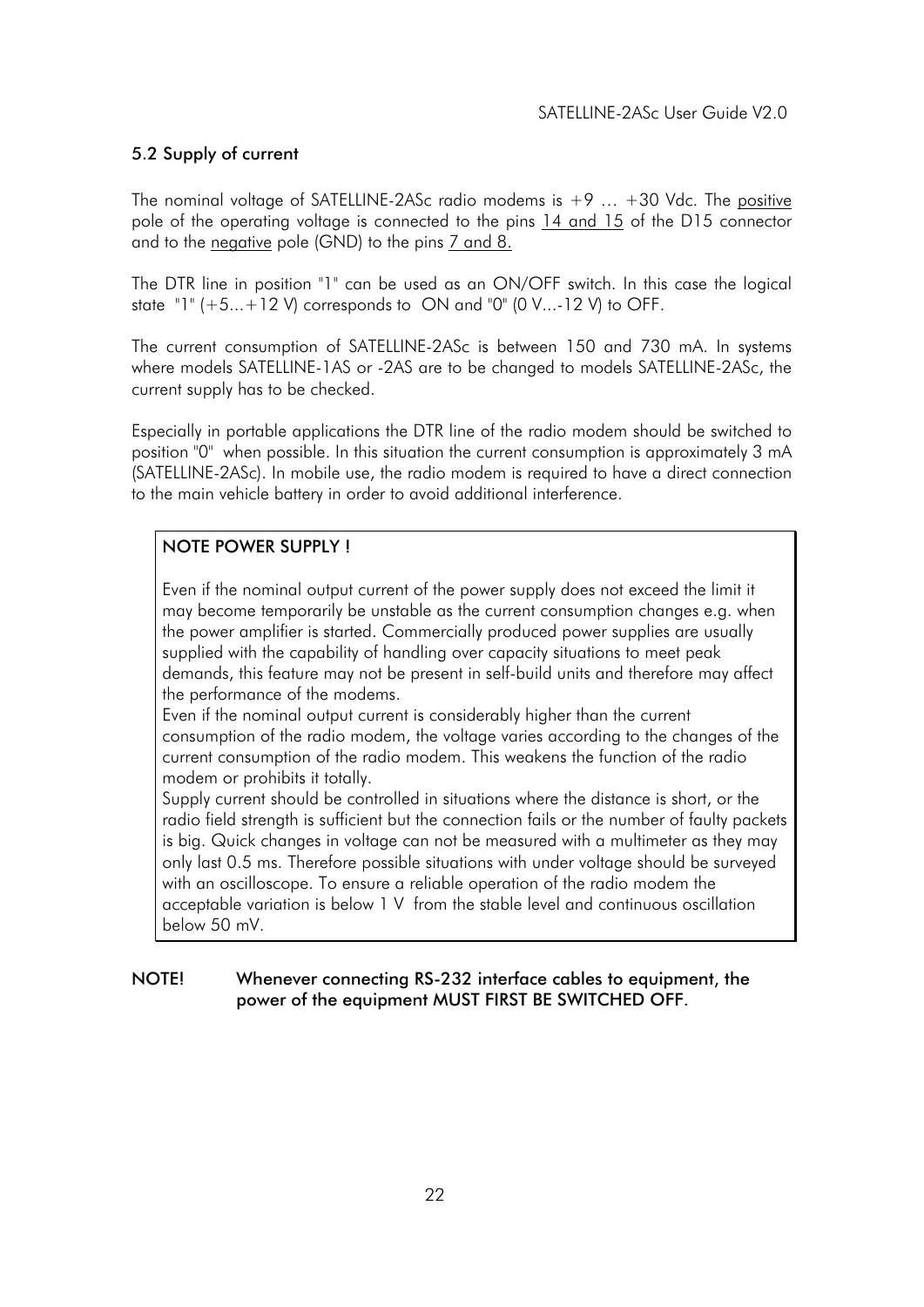#### 5.3 Mounting the antenna

The operation of radio communication over great distances or in otherwise severe conditions is dependent on antennas and their mounting. Antennas, antenna cables and terminal adapters, should always have a gold plated connector, as connectors of poor quality oxidate and increase the attenuation over a period of time. Appropriate connectors and correct tools must always be used when mounting antennas. One should also check that both the antenna, and possible fitting elements, can cope with both weather and environmental contamination.

The metal-free zone around small antennas should be at least 1/2 m and big antennas more than 5 m. The metal-free zone should be greater than 10 m around a relay antenna combination. This means that if a large network of radio modems is to be installed, the most suitable location for the antenna is at the highest point of the building, or even mounted on a radio mast. If a mast is used, the antenna can be installed using a sideinstallation up to 2 ...3 m away from the mast itself.

When mounting the antenna possible sources of interference must be taken into account, these include:

- mobile phone network base stations
- local telephone network base stations
- television transmitters
- $\bullet$  radio links
- x other radio modem networks
- PC equipment (within a radius of about 5 m from the antenna)

When ordering antennas please note that they have been tuned to a certain frequency range. Simple antennas and those made of stacked yagis, are relatively wide band. The frequency range of the antenna becomes narrower the more elements there are in a yagi.

Accessibility to allow for testing and service of the system must be considered during installation.This can often be achieved by using a reasonable lenght of good quality, low loss, antenna cable in order that the modem can be mounted in a sensible, accessible location.

The antenna cable should be chosen according to the length bearing in mind the following recommendations:

| Length          | Type          | Attenuation                                |
|-----------------|---------------|--------------------------------------------|
| < 5m<br>$520$ m | RG58<br>RG213 | 3.0 dB/10 m/450 MHz<br>1.5 dB/10 m/450 MHz |
| > 20 m          | $AirCom+$     | 0.8 $dB/10$ m/450 MHz *)                   |

\*) AirCom+ cable is partly air insulated thus an absolutely airtight connection between the cable and the connector is achieved.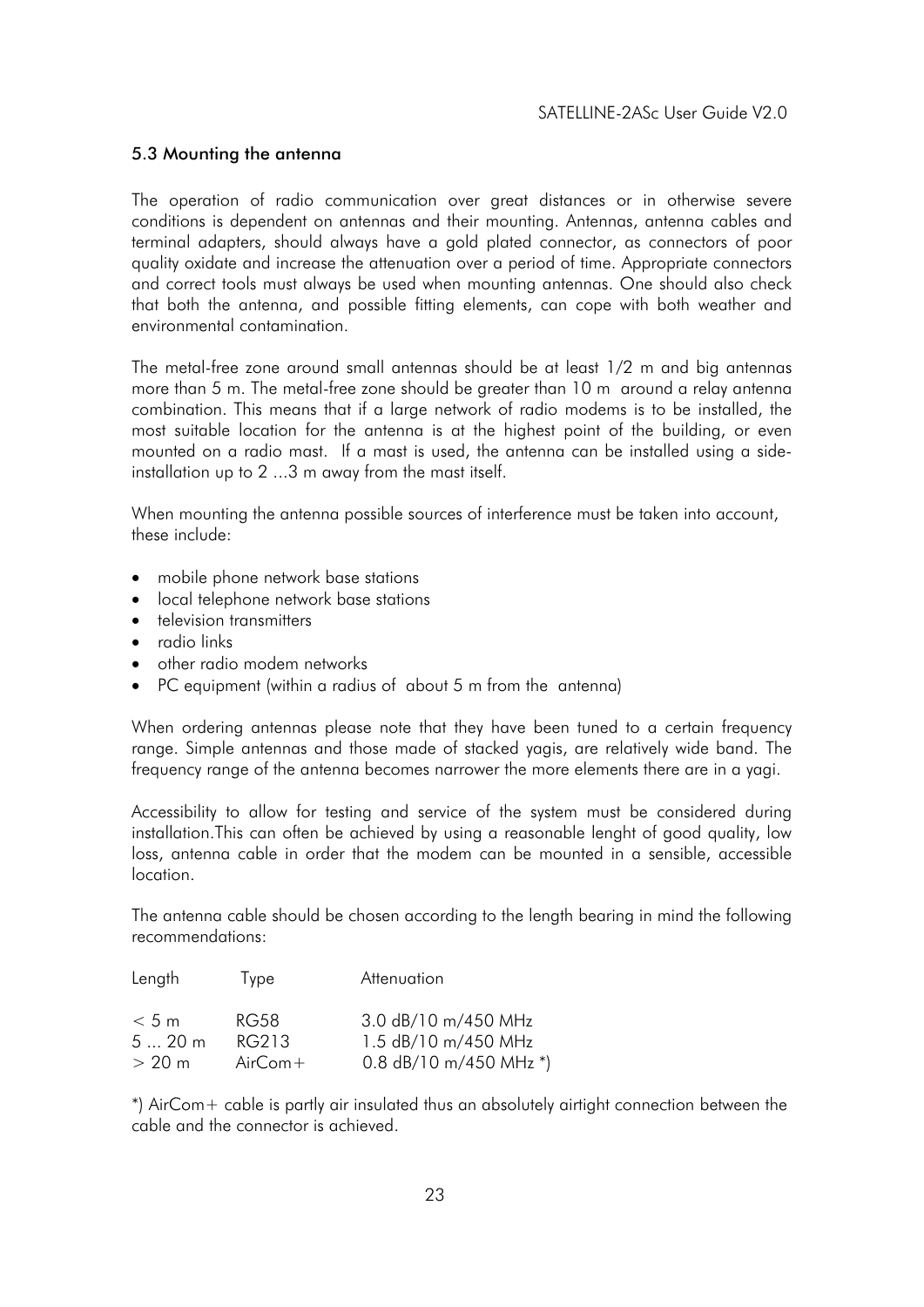#### SATELLINE-2ASc User Guide V2.0

In great distances when the antennas are in optimal positions, a 6 dB power marginal is adequate. Since the connection is built on the reflection and/or the knife-edge diffraction the path, loss can vary by up to 20 dB depending on the weather conditions. In this case, a short test can give a too positive result of the quality of the connection. Thus the height of the antennas and topographical obstacles must be surveyed with great care. From time to time an attenuating connection can be used if the data transmission protocol is well prepared for this and the data transmission that occasionally slows down does not cause any problems to the process.

Vertical polarised systems (i.e. antenna elements are located in vertical position) are often used in radio systems. This is particularly recommended in a system using a base station and sub-stations. The radio modem antenna cannot be mounted on the same level with the other sub-station antennas in the same building. The best way to distinguish from the other local antennas is by mounting the antennas as far above one another as possible. The best result is generally obtained when all the antennas are on the same mast. With an extra ground plane between the antennas more distinction can be obtained between the antennas in the mast.

Horizontal polarisation can be used in data transmission between two points. With the polarisation attenuation more distinction is obtained in the vertical polarisation interference. The influence of the directional patterns of the antennas must, however, be taken into consideration. If a distinction to another interfering antenna is wanted with the horizontal polarised antennas there must be a good attenuation of the back lobe. In addition to this the interfering radiator should be situated behind the antenna.

Where an omnidirectional antenna is not required, a directional antenna should be used instead. An example of this is being a two-element yagi to be used in fixed, external installation. As the antenna amplification increases the setting of the direction of the antenna demands accuracy.

The base stations in high places should be supplied with between 4 and 6 degree bandpass filters. Please note that the higher the antenna, the larger the broadcast area. However if the antenna is installed too high the base station may suffer from interference.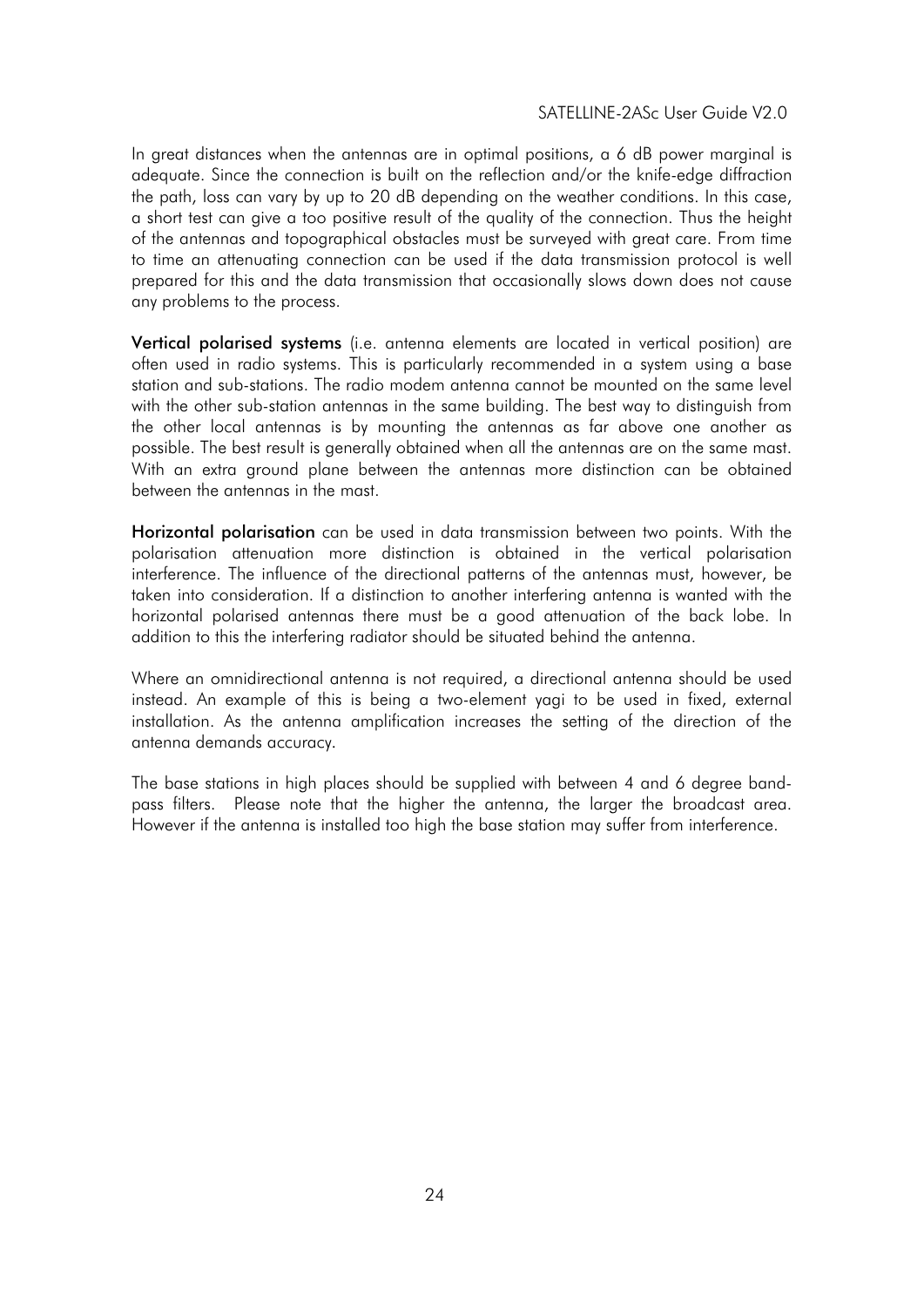

Example of an antenna installation: By use of amplifying antennas and by installing antennas in a high location, long distances can be achieved with the SATELLINE-2ASC.

#### 6 EQUIPMENT

#### 6.1 The connection of antennas to radio modems

Recommended antenna types are as follows:

#### 6.1.1 Hand portable equipment

1/4 wave antenna (wave length on 450 MHz is about 70 cm) Helix antenna

The antennas are mounted directly on to the antenna connector (TNC) at the top of the radio modem.

#### 6.1.2 Equipment installed in vehicles

1/4-wave antenna 1/2 wave antenna

Ideally the antenna should be installed vertically and it should have at least 0.5 m of open space surrounding it. In a small system 1/4 wave antenna is adequate. There should be a ground plane below the antenna (truck bonnet or roof). In weak conditions a 1/2 wave antenna is the most suitable. It can be mounted at the top of a pipe, as this provides it with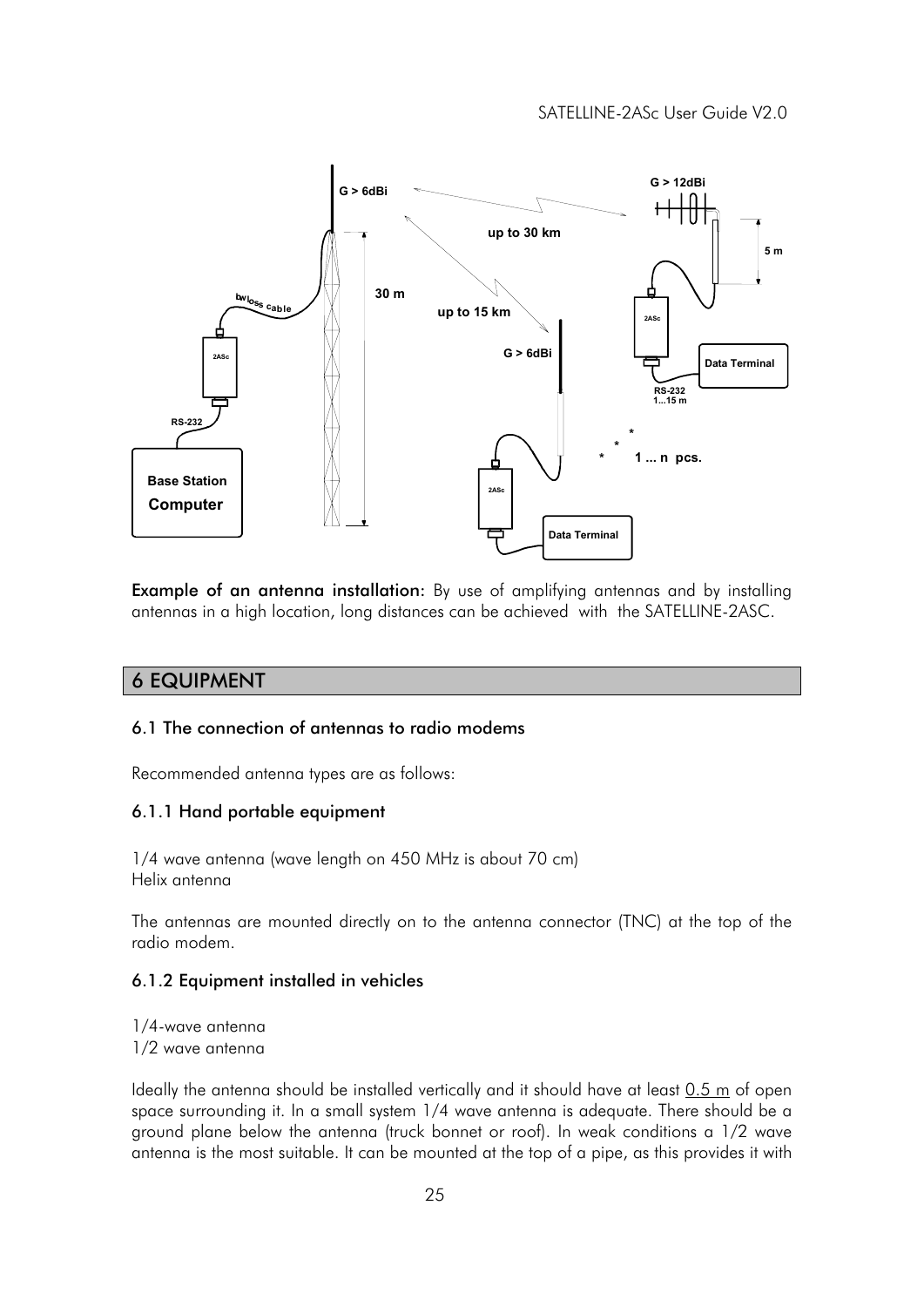as much open space as possible. In places where the antenna cannot be connected directly to the TNC a 50 ohm coaxial cable must be used to provide the link between the TNC and the antenna.

#### 6.1.3 Base station

omnidirectional (1/4, 1/2 or 5/8 wave antenna) directional (yagi or corner reflecting antenna)

The antenna should be installed in an upright position. The exact location of the antenna depends on a number of factors from system size to physical ground contours. As a general rule, the antenna for a base station should be located at the highest point in the most central location of the system.

Alternatively, the base station antenna can be mounted inside a building, providing that the walls of the building do not contain metal.

#### 6.2 Cables

NOTE ! Please check that the contact area of cable connectors is gold plated and that the connectors used are reliable. Ageing connectors of poor quality oxidate easily and cause malfunction of the system.

## 6.2.1 RF cables

If the antenna cable is shorter than 5 m, a good quality 50 ohm RF cable can be used (e.g. RG58). If a longer cable is required a low loss RF cable is highly recommended. A standard cable comprises of 50 ohm RG58 cable in lengths of 1 m (CRF-1) and 5 m (CRF-5).

#### 6.2.2 Interface cables

When planning the location of the radio modem, it must be noted that the maximum length of a RS-232 cable is 15 m and the cable must be shielded. The maximum length of the power supply cable is 2 m. Standard cables can be supplied with either a 25 pin connector (CRS-1F or CRS-1M, F=female, M=male) or with a 9 pin connector (CRS-2F or CRS-2M). The length of the cables are 2 m and they contain both interface and power supply cables.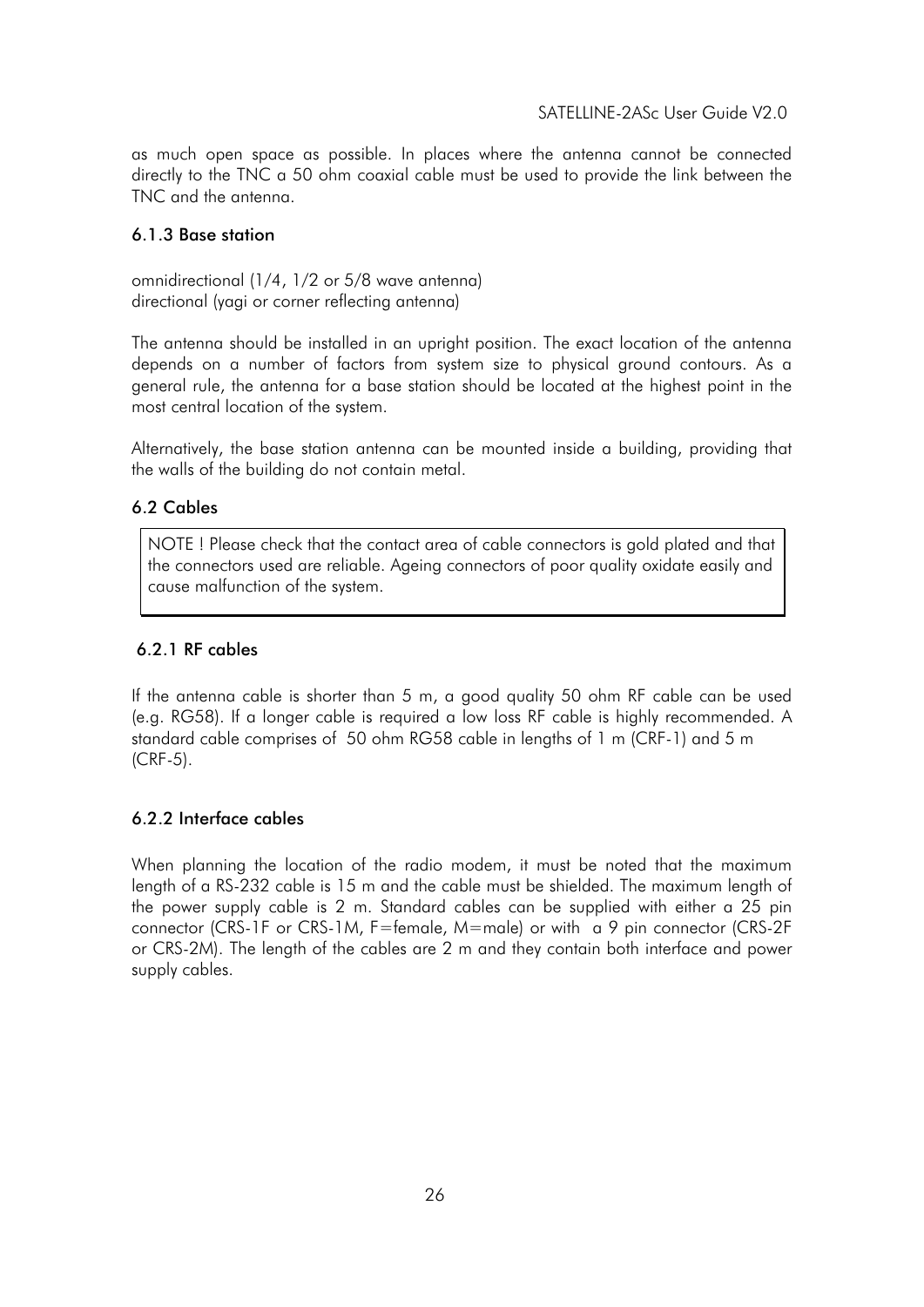# 7 CHECK LIST

When installing and configuring a radio data modem following points should be considered:

- 1. Before connecting the RS-232 interface to equipment always check that the operating voltage is switched off.
- 2. Consider the exact location of the equipment for optimum results - Place the antenna in a free space as far as possible from any source of interference
	- Do not place the modem on a strongly vibrating surface
	- Do not place the modem in direct sun light or high humidity
- 3. The capacity and stability of the power supply must be secured so that the current required by the transmitter is sufficient for creating a reliable connection.
- 4. The antenna is installed according to manufacturers instructions.
- 5. The radio modem settings correspond to those of the terminal and all radio modems of the system are compatible and have the same settings.
- 6. The radio modems are on the same channel.
- 7. If the special RTS/CTS handshaking is used, make sure that in the reception RTS is in the "0"-mode (-12 V). RTS will turn on the radio transmitter in the "1"-mode. If the special RTS/CTS handshaking is not used the RTS line can be left unconnected.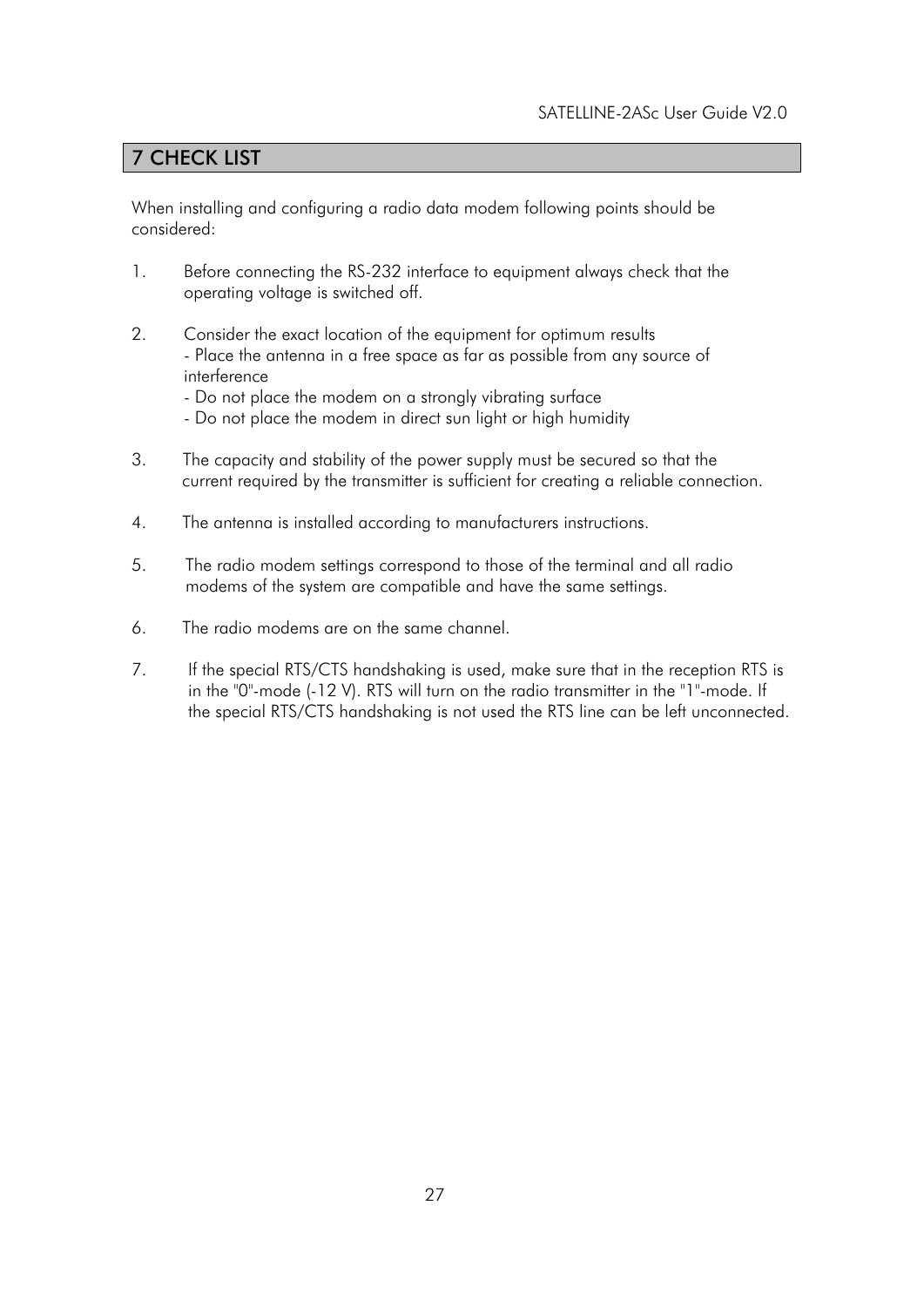#### APPENDIX 1.

#### The timing diagram of RS-232 interface of SATELLINE-2ASc radio modems

The timing of the data transfer is as follows if the special RTS/CTS handshaking is not in use:



The timing of the data transfer using the special RTS/CTS handshaking is the following: